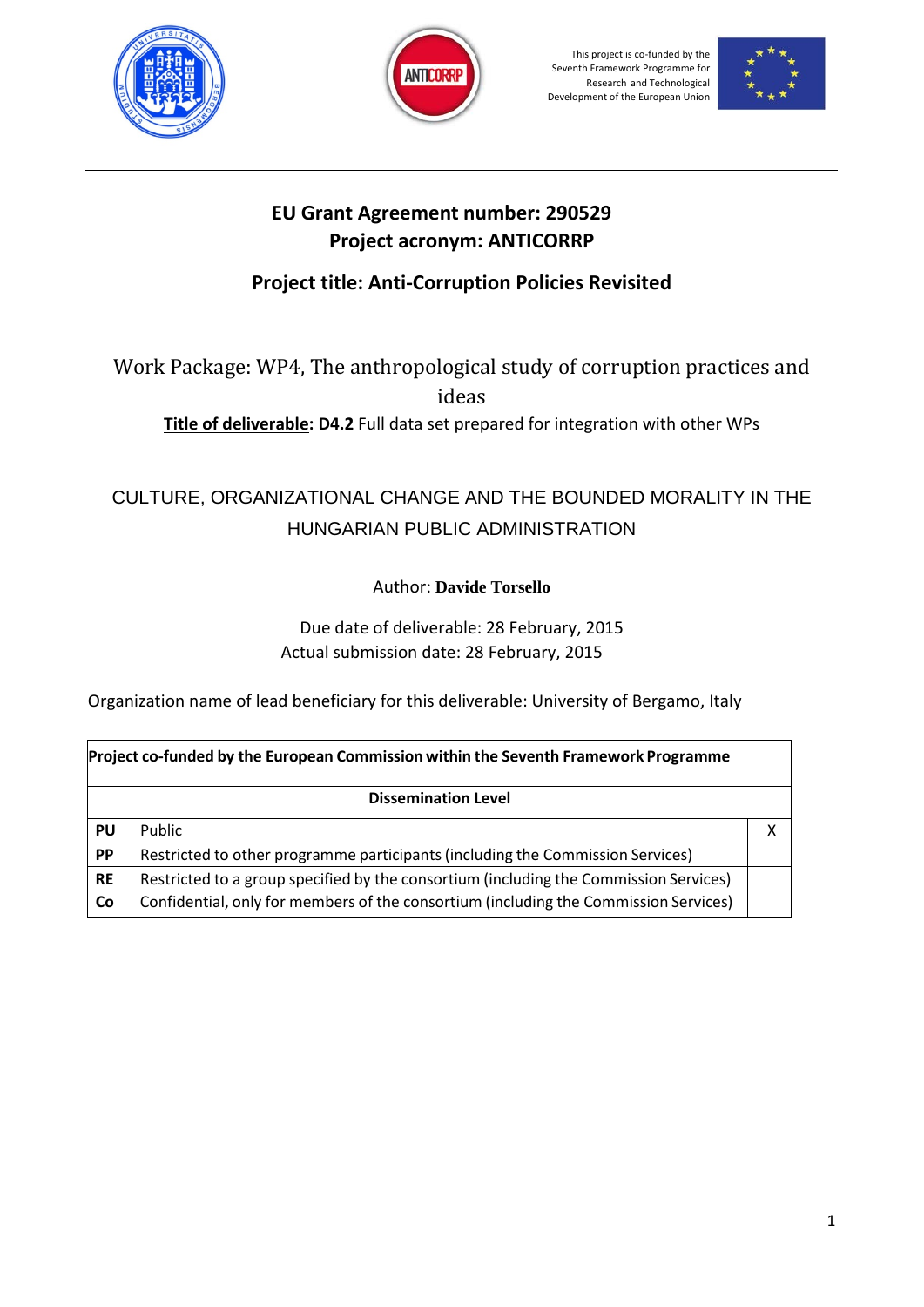## **Culture, organizational change and the bounded morality in the Hungarian public administration**

**Davide Torsello**

**University of Bergamo, Italy**

### **Introduction**

This paper deals with the analysis of ethnographic data on public administration cases in Hungary. The main focus is on the perception that public administrators have of integrity challenges, how far these influence their daily tasks, the most relevant changes introduced at the government and policy level, as well as the socio-cultural explanations that are most commonly given in relation with the issue of corruption in the country. I have chosen to deal with the public administration in general because of three reasons. First, understanding the everyday work of public administration in a country is a complex task which, departing from the study of the organisational structure and its dynamics and expanding to the changes introduced at the policy level, it needs a nuanced and interdisciplinary approach. Nonetheless, I believe that through the innovative lens of the anthropological approach, it is possible to investigate some of these features through a bottomup perspective that looks at ways how administrators perceive the main challenges, strengths and their changes in the field of integrity. Second, since corruption is a phenomenon that affects longitudinally all levels of the public service in a country (although to different extents), I consider that information gathered from different sectors in the public administration and analysed comparatively may provide a multifaceted and dynamic picture of the phenomenon. Finally, and due to the overarching nature of corruption that covers any field in which the public sphere meets the private, it can be useful to understand what are the common risks and the diverse challenges that any of the sectors under investigation are determined by, in the exercise of the public office.

#### **Methodology and structure of the paper**

Methodology of this research has followed two approaches. The first has been interviews conducted with 15 public administrators, from different levels, but all of them located in the district of Budapest. The interviewed personnel belong to six administrative sectors: Land Office, Health Control and Public Procurement, Ministry of Justice, Ministry of the Interior, Patent Office and Labour Safety Office. The average age of the interviewed is considerably low, in the range of 32- 38, and seven of them are women. Three of them are directly involved with integrity management, and one has worked to draft the integrity measures described below. With exception due for one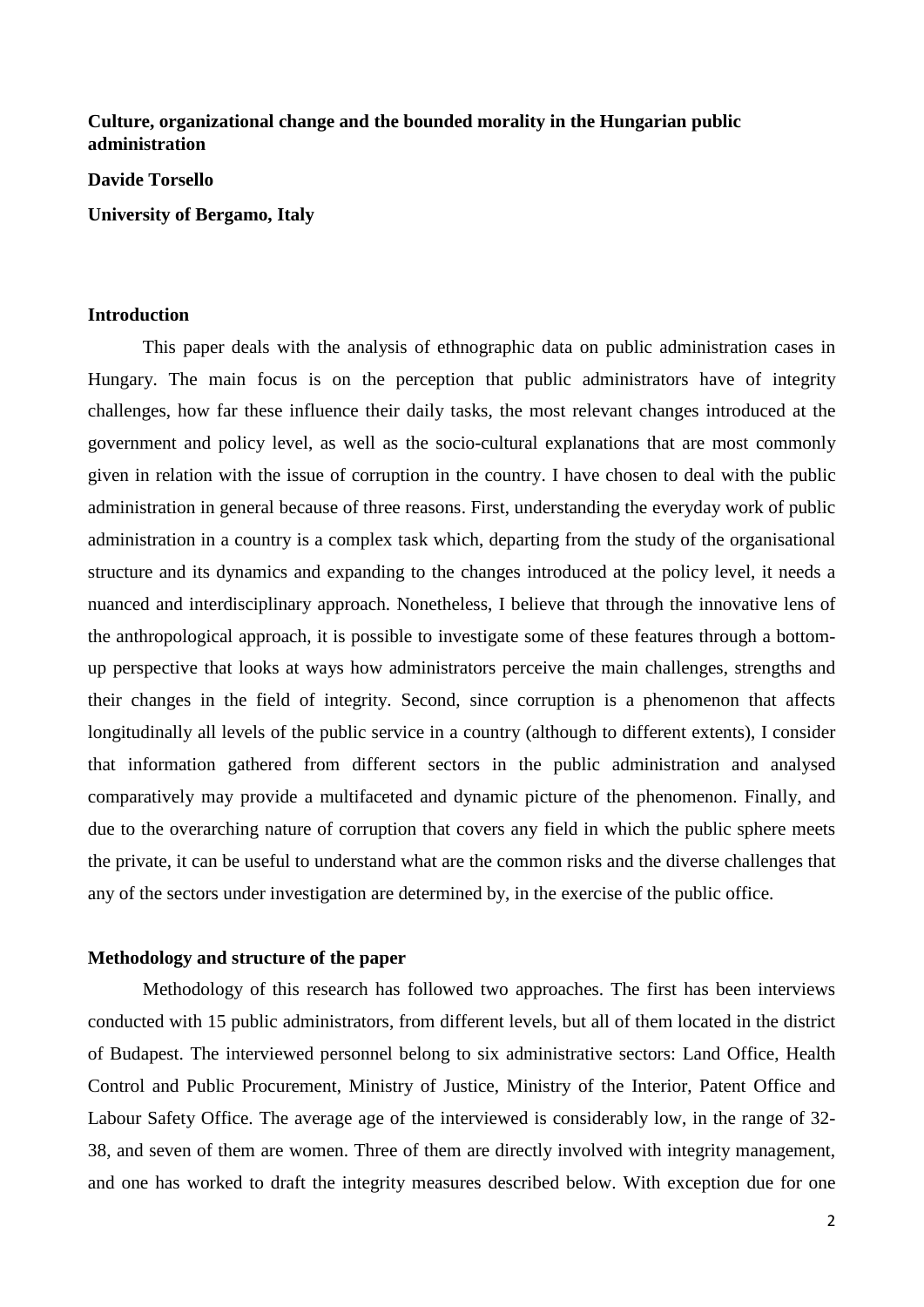respondent, who did not concede permission, all interviews have been audio-recorded; their average length is about 72 minutes. According to the preference expressed by the interviewed, potential questions have been circulated beforehand or shown at the moment of the interview, even though the questions were more or less guidelines for addressing the key topics, the preferred option being in all cases to lead semi-structured interviews that left open space for discussion and deepening of particular topics that could be of interest.

The second research method has consisted of a focus group organised in November 2013. At this event, held in Budapest, eight persons have participated, five of which have been business executives, and three public administrators. In spite of the clear difficulties to organise this event, it has constituted an important venue in which the private and the public sector have confronted more or less freely. The data on which this paper is based are all, save those on the legislative framework, first-hand data collected in the course of ANTICORRP funded research in the period 2012-2014.

This paper is structured as follows. The first section deals with the institutional and policy context. In this section are sketched the most recent developments concerning the application of integrity measures applied to the public administration in Hungary. The second section introduces the functional causations of corruption in diverse public administration sectors. The third section deals with the aspect of morality, as it is introduced in the literature by anthropological works. The fourth section focusses on socio-cultural explanations that are given for the failure to establish successful integrity measures in the country. Finally, the discoursive role of corruption will be introduced, with attention to the role of media, as well as to the impact that these have on the institutional trust of citizens and on education to integrity.

#### **Legal and policy frameworks on integrity in Hungary**

The following is official material which has been introduced on the webpages of the Hungarian government. On 18 November 2011, a declaration on a joint and efficient government action against corruption was signed by Tibor Navracsics, Minister of Public Administration and Justice, László Domokos, President of the State Audit Office, András Baka, President of the Supreme Court and Péter Polt, Prosecutor General.

Signatories to the declaration have made a personal moral commitment to strengthen the ability to resist corruption of the state organisations of which they are in charge and to boost such resistance with the most sophisticated instruments available. The declarants agreed that, without prejudice to the independence of judicial institutions, they would make concerted efforts to prevent and curb corruption, and towards this end, they would hold discussions and strive to establish a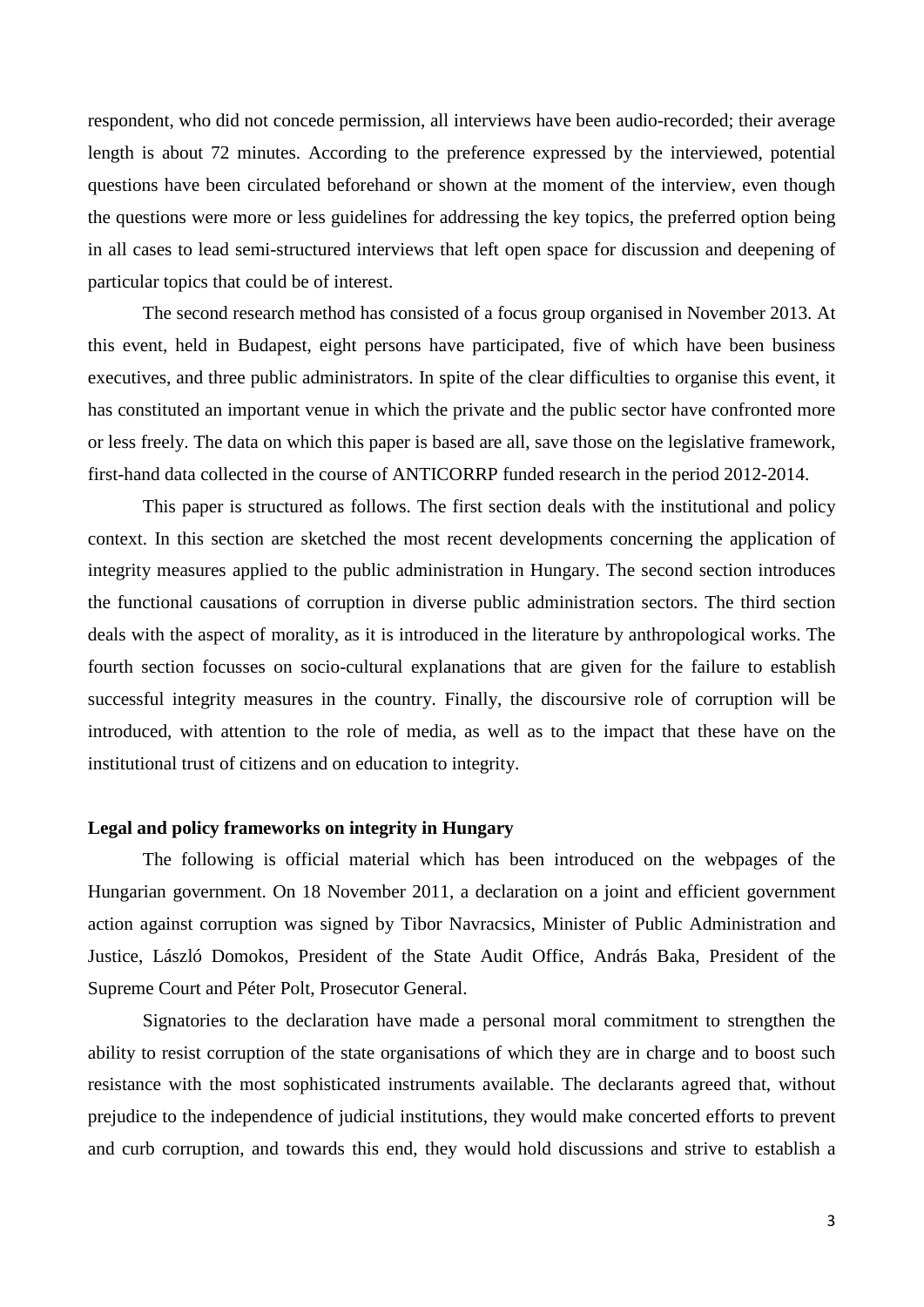network for co-operation involving partner organisations and other state organs. The declaration is unprecedented both in Hungary and worldwide.

In the spring of 2012, the government passed government resolution no. 1104/2012. (IV. 6.) on government actions against corruption and on the adoption of Public Administration's Corruption Prevention Programme. The implementation of this resolution is supported mainly through a 1.5-year project, which, besides facilitating implementation and reviewing the operation of the government, also serves to improve efficiency-based performance in certain policy areas in a manner that Organisation for Economic Co-operation and Development (OECD) experts review the current state of policy areas and, based on that, put forward proposals.

The total cost of the key project is HUF 680 million (approx. 2.3 million euros). The project will be implemented by the Ministry of Public Administration and Justice and the National University of Public Service as a consortium partner between May 2012 and April 2014.

The central idea of the project is to strengthen the integrity of public administration organs and government officials, i.e. operation and behaviour that correspond to the adopted principles, and to strengthen their ability to resist corruption. It relies heavily on the results of key project no. SROP-1.2.4-09-2009-0002 entitled 'Mapping corruption risks – advocating an integrity-based culture of public administration' (better known as the 'Integrity Project') implemented by the State Audit Office and successfully completed in March 2012.

As part of the Public Administration's Corruption Prevention Programme, a Green Book comprising the occupational code of ethics for public service as well as the ethical guidelines to be adopted by state organs has been compiled by the Ministry of Public Administration and Justice. The recommendations identified in the Book protect government officials, improve organisational transparency and serve as a point of reference in resolving any ethical dilemmas that may emerge.

In the interest of promoting coordinated ethical regulations, public service agencies and centrally financed institutions will be able to create their own customised occupational and organisational codes of ethics on the basis of the guidelines laid down in the Green Book. In addition to the existing legal rules, the Green Book (hence afterwards 'The Book') provides useful guidelines related to office work for public servants which are worded in an easy-to-understand manner that is comprehensible to all. These guidelines protect officials and also help prevent the development of corruption scenarios, while they additionally also contain useful information for citizens, for instance, for the purpose of preventing misunderstandings resulting from gifts given in good faith that may lead to inconvenience for both parties.

The Book lays down sixteen occupational ethical requirements, each of which is equally binding on everyone. These fundamental requirements state, for instance, that public servants must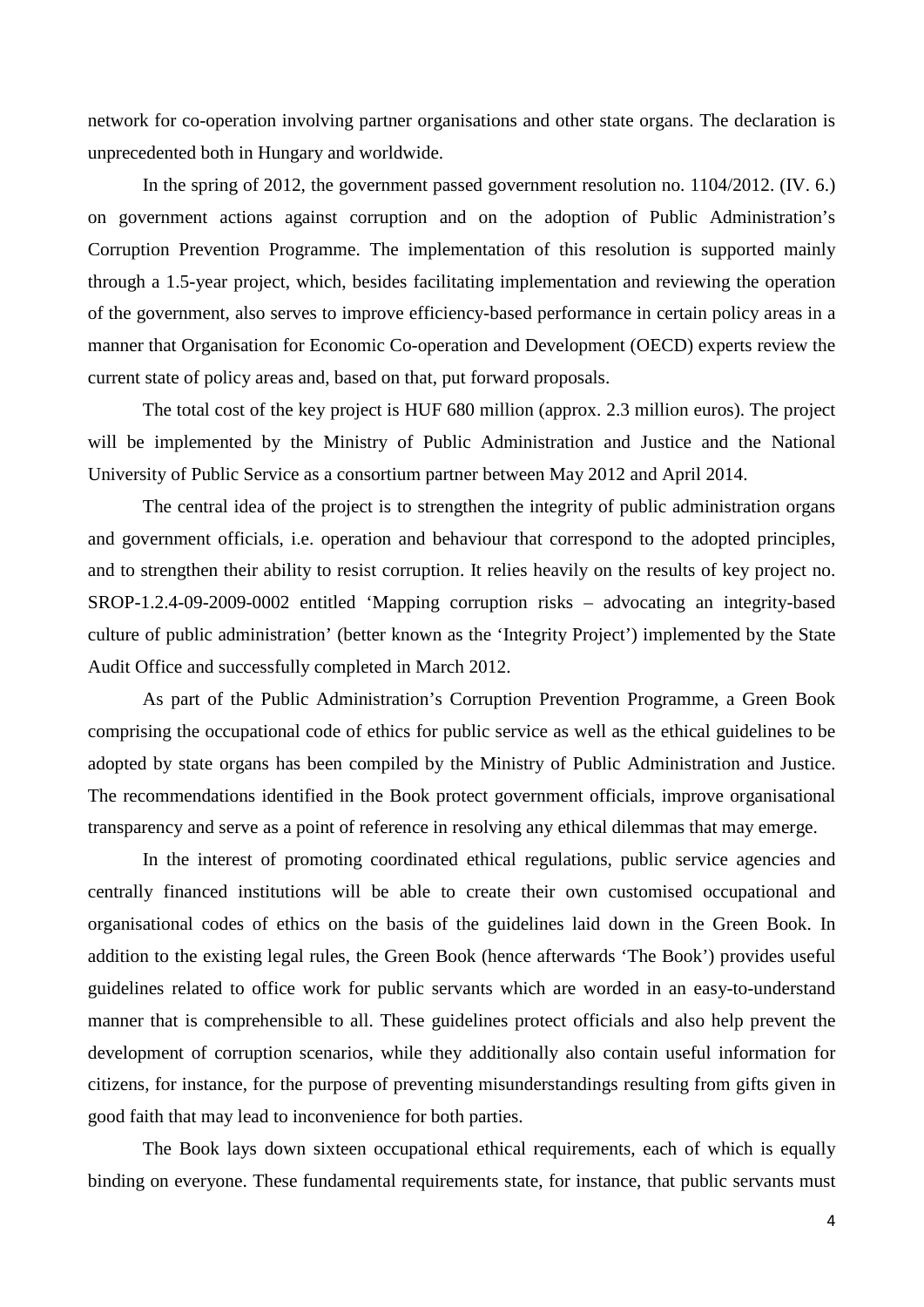perform their duties in compliance with the Fundamental Law and with dedication. They must fulfil their tasks in a responsible, professional and unbiased manner, thereby maintaining a high degree of transparency. Senior executives must meet further important criteria, such as setting an example, providing support for the staff, maintaining consistent accountability and enforcing the relevant professional considerations.

Moreover, the Book describes the conduct that individuals in senior positions in public administration are expected to manifest. It defines as a rule of thumb that individuals working in the public sector may not accept gifts in the interest of the preservation of their professional independence. It also determines how public service workers are required to proceed against anyone that may wish to offer unlawful advantages or bribes.

Finally, the Book makes a recommendation as to how long individuals who previously worked in the public sector and subsequently found employment outside thereof may not enter into contact with state agencies in connection with issues that are closely related to the duties they performed in their former employment. This is done in order to prevent anyone from abusing their existing relations in the course of the administration of their affairs. In addition to making recommendations concerning the governing ethical norms in the public sector, the government also intends to support the practical implementation of these norms by launching training courses.

The handling of corruption risks within the organisations requires not only awareness and planning, but also a clear structure of accountability within the individual organisations. The integrity management system compels organs of public administration to face risks, identify the actions to be taken against these risks and to evaluate the effectiveness of these actions, which strengthens their ability to resist corruption.

Bearing these considerations in mind, the government passed government decree no. 50/2013. (II. 25.) on the integrity management system of organs of public administration and on the procedural rules applicable to dealing with lobbyists, which is the first statutory regulation expressly aimed at strengthening integrity in Hungary.

On 5 December 2012, the first anniversary of the signature of the declaration, the leaders of public bodies jointly evaluated their work and results achieved to that time point. Following this, the Ministry of Public Administration and Justice, relying on the funds earmarked for the State Reform Operational Programme (SROP), launched a key project entitled 'Prevention of Corruption and a Review of the Development of Public Administration' in order to reduce the level of bureaucratic corruption perceived by the population.

#### **The integrity management system in public organisations**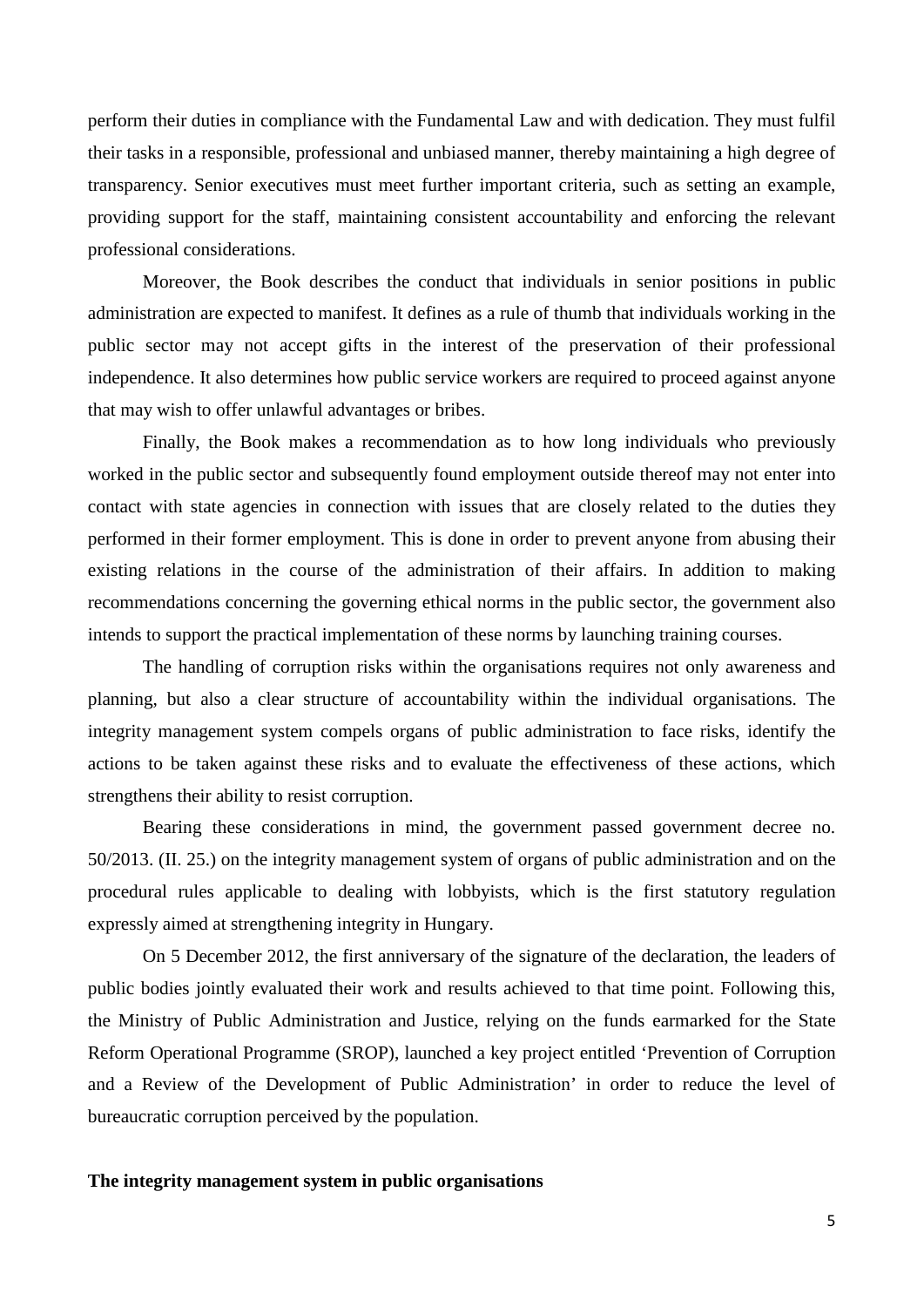According to the new integrity management system for public organisations, independent state organs must appoint integrity advisors, who are responsible for the management of integrity as full-time or part-time staff depending on the size and level of corruption risks of the particular organisation. Integrity advisors report directly to the head of the organisation and, in certain cases, also to the supervisory authority.

Each organisation must set up strategic and annual integrity objectives, as well as an indicator system measuring their achievement. State organs (also) need to regularly assess the corruption risks that may affect them and evaluate the prevailing state of the internal control system intended for the elimination of these risks. Based on this, they have to make an annual action plan in order to remedy the deficiencies revealed. The results of the action plans must be monitored and communicated both inside and outside the organisation.

Based on the risks revealed, the action plans and the actions adopted, state organs must prepare an annual integrity report to be disclosed to the public.

The Minister of Public Administration and Justice is responsible for the development of a government level integrity management system and for the central coordination of local integrity management systems.

One of the main obstacles to curbing corruption is perceived to be its very low visibility (latency), which is partly due to potential whistleblowers' concerns about retaliation. In order to address such worries, the Government's Corruption Prevention Programme offers enhanced protection for whistle-blowing. The essence of this protection is to provide an appropriate forum and protection for those pointing out instances of misconduct and deficiencies in the operation of an organisation. According to the programme, whistle-blowers should be perceived as acting in the interest of the public rather than of their own. Based on the Public Administration's Corruption Prevention Programme, procedural rules and institutions for receiving and verifying reports from whistle-blowers and for protecting whistle-blowers should be laid down and established at state, branch and organisational levels.

The preparation of a new regulation regarding whistle-blowing reports scheduled for submission to the Parliament in May 2013 actually began in the autumn of 2012 with the involvement of civil partners and organs of public administration. During the implementation of the programme, training comprising targeted and differentiated components has been provided for most state organs. Besides transferring knowledge, the training mainly aims to raise the ethics-related awareness of officials and, focussing on practice, prepare them for handling corruption risks.

As a first step regarding the central Public Administration's anti-corruption training, the young persons included in the Hungarian Public Administration Scholarship Programme have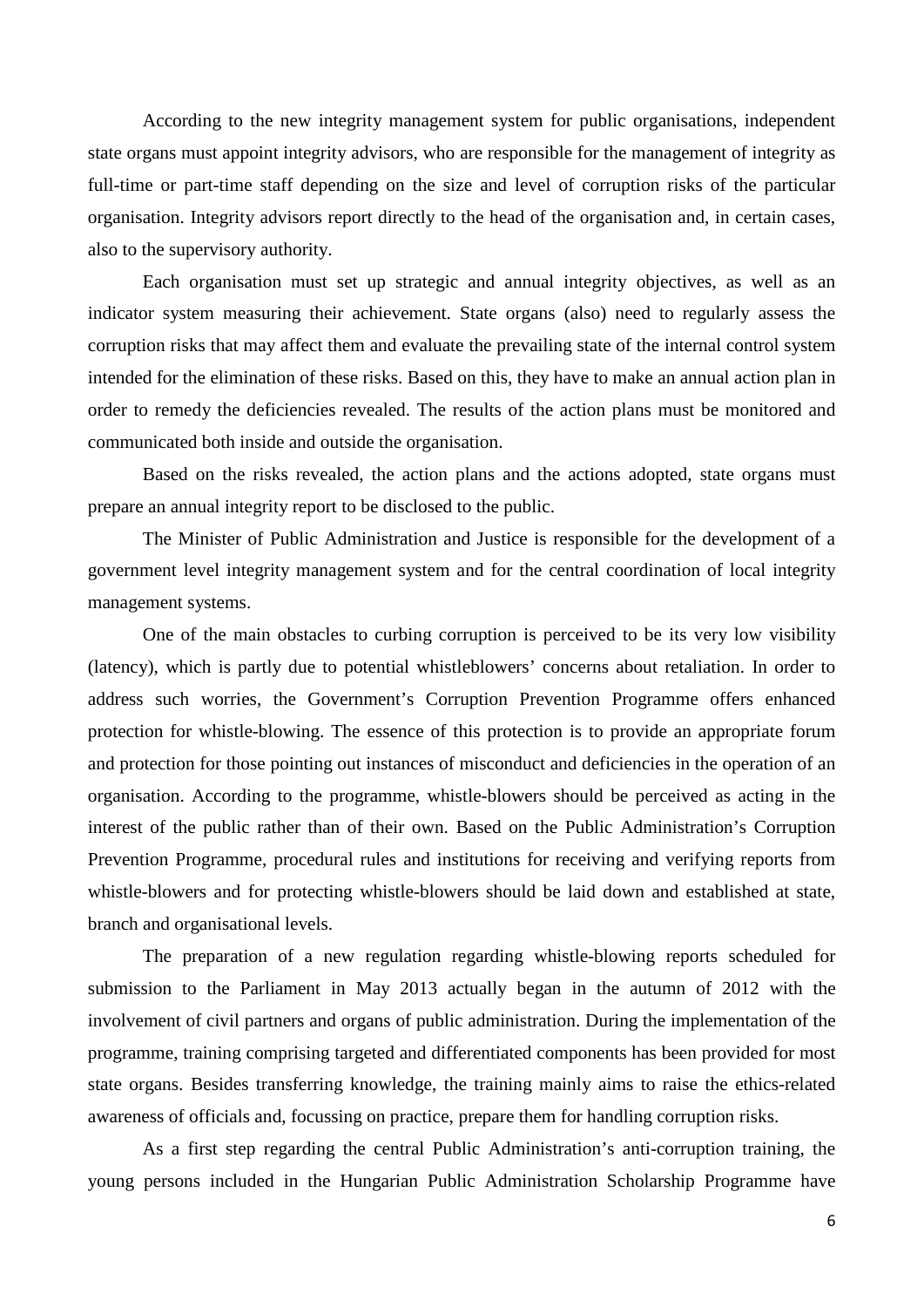already been attending corruption prevention training since August 2012. The new National Curriculum which took effect in the autumn of 2013 also includes information on anti-corruption actions, as a result of which the issue of corruption at the level of communities and the society as a whole is to become a component of ethics classes for 9 to 12 grade students.

Moreover, the government has also involved the National University of Public Service in its corruption prevention project. On 22 February 2013 further training leading to a diploma entitling the holder to work as an integrity advisor was launched. The objective was to train experts on public administration who  $-$  by adopting a strategic approach and becoming familiar with the operational and management system of the organs of public administration, acquiring organisational development technologies, HR management and the applicable legal, sociological and psychological aspects, and by coordination of any types of regulatory compliance tasks occurring in operation of public administration organisations ‒ will be suitable to fulfil integrity advisory duties. The tasks of the participants included support for the strengthening of the integrity management system within the particular public administration organisation, assistance with the establishment of processes supporting the development of the organisation in conformity with its strategic goals, adopted principles and values in accordance with the applicable regulations, support for the spread of a work culture based on the principles of professional ethics and, as a result, reduction in and prevention of the risks of corruption and misconduct. Approximately 100 integrity advisors have been absorbed by the public administration in May 2014. In addition to the above, their responsibilities will include the investigation of whistle-blower reports. The theory and practice of integrity advising have broad applicability in public administration, and may contribute to curbing corruption and, ultimately, to a fair, ethical and customer-focussed public administration.

Concerning the training, the strengthening of the personal integrity of public servants is the subject-matter of 1-day and 2-and-a-half day courses focussing on situational exercises and case studies, thereby facilitating familiarity with the tools capable of the proper management of corruption risk situations and deepening theoretical knowledge of corruption as a phenomenon.

Within the framework of the Public Administration Corruption Prevention Programme, dissemination campaigns based on unified principles but differentiated for each target group will be launched in order to improve public awareness and knowledge in connection with corruption phenomena and the attitudes and counter-measures that may be employed to effectively fight them.

Besides advocating the values that curb corruption, dissemination campaigns will be developed with the aim to seek to boost trust in the public service and promote an organisational culture that can detect and identify corruption, one that condemns and eliminates it. Furthermore, dissemination campaigns will help familiarise the broader public with the individual components of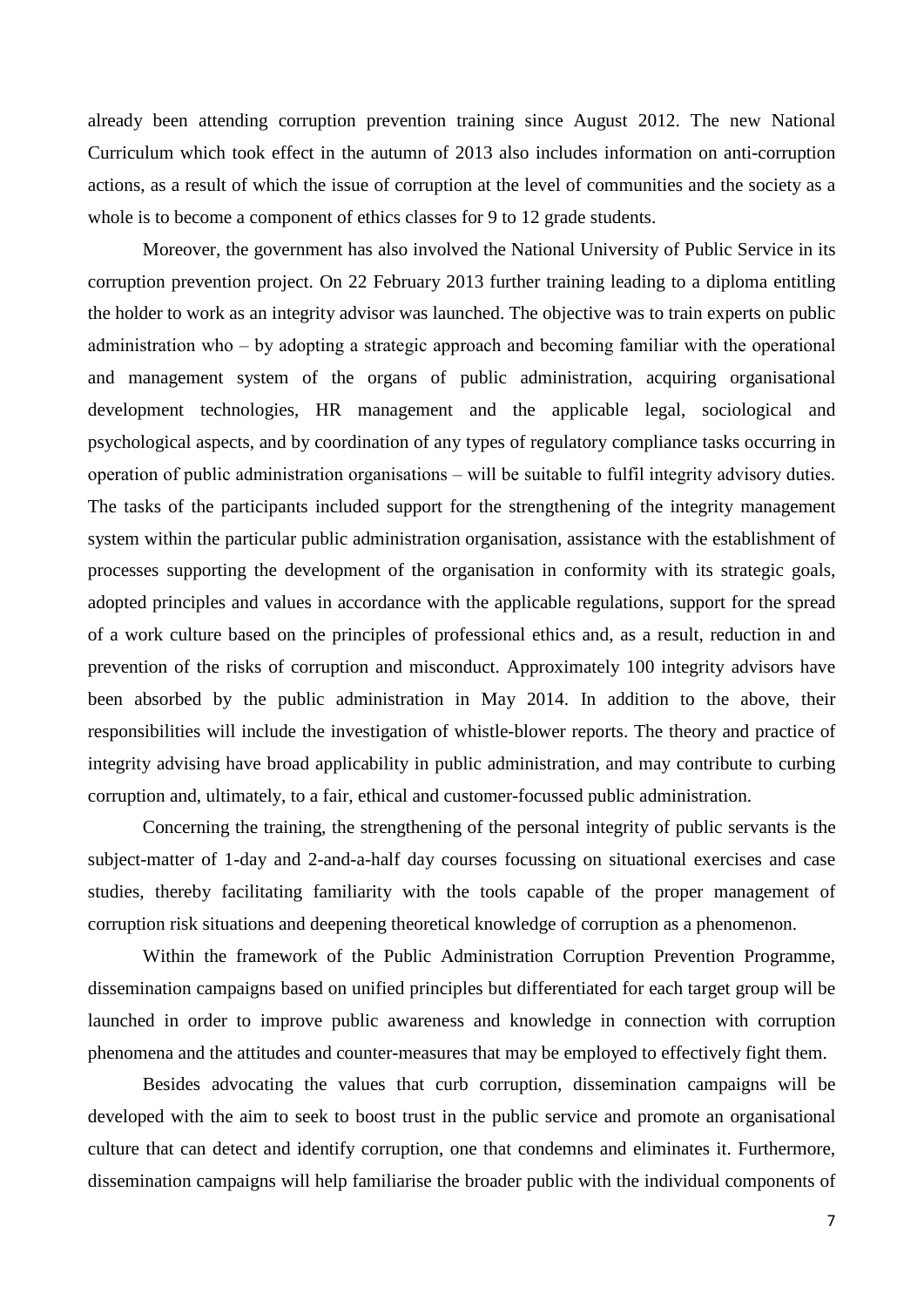the corruption-prevention programme, promoting positive attitudes in the relationships between citizens and public servants.

In the interest of the implementation of the Convention on Combating Bribery of Foreign Public Officials in International Business Transactions, a briefing programme for Hungarian businesses will also be launched. The objective of the programme is to help businesses avoid unfair market conduct, especially bribery, also in their dealings abroad. It is the government's responsibility to inform businesses on potential legal ramifications and related consequences so that businesses can allocate their resources to increasing their competitiveness.

Finally, a number of civil society organisations were involved in the drafting process of the commitments to be made in the framework of the Open Government Partnership (OGP), and later the final Action Plan was subjected to broad public consultations prior to its approval.

The Open Government Expert Working Group, which comprises both civil and governmental organisations, held its first meeting in September 2012, though prior to this time, the Ministry of Public Administration and Justice had provided opportunity to civil stakeholders to make their suggestions regarding the possible OGP commitments. The active and broad participation of civil organisations and citizens was assured by several Working Group sessions, the consultation with civil organisations prior to it and the general public consultation on the Action Plan before its final approval.

#### **Inner functional and organisational causations of corruption**

In spite of the rich and sophisticated new system for the implementation of integrity control in the public administration, in Hungary corruption remains a widespread problem.

The number of corruption cases in politics and the public administration has not decreased over the years. On 10 March 2014, several thousands of citizens marched through the capital centre against corruption and its spread at ministerial levels. When considering the extremely high incidence of corruption scandals on the coverage of national and local media, the picture that citizens get is rather bleak. However, in spite of departing from the often over-politicised role of media to depict lacks of integrity, this paper aims to start from within the administration, mapping those factors which to public officers constitute the main breed for corruption.

Low wages is above all the most quoted endogenous factor that accounts for corruption in the public administration in Hungary. All informants, save those working within ministries, have pointed out this major problem. T., the manager of one of the Land Offices located in the capital, indicates that: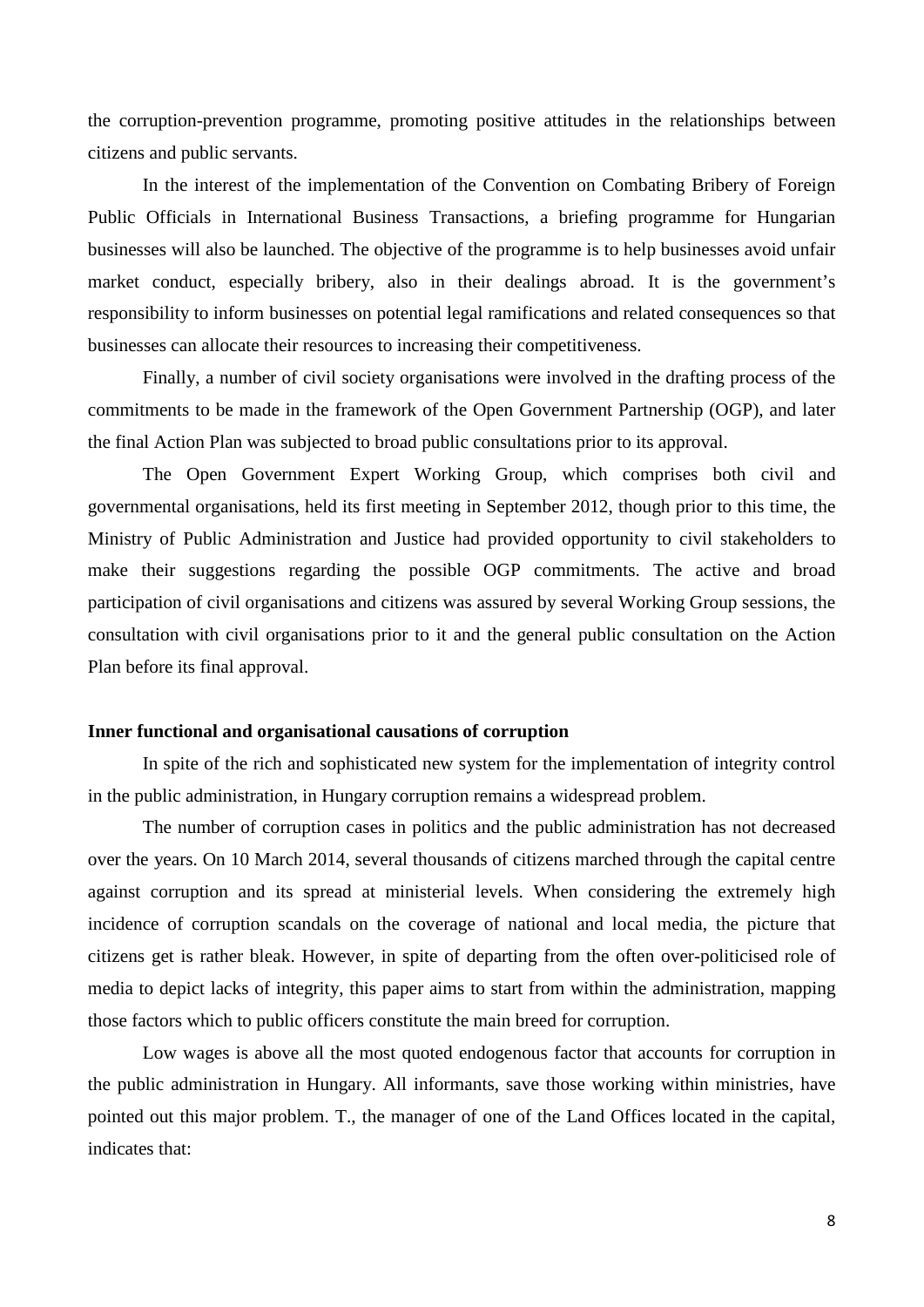'How to motivate young personnel to integrity? First by raising their salaries. If a young trained lawyer has to work at 110-120 thousands forints (less than 400 euro) a month, why do you think should be committed to act on integrity?'

M., who has worked for years as financial head of two hospitals, one in the capital and another in a smaller town, had this remark:

'Corruption is strong in the health sector. After all, doctors who have delicate jobs are poorly paid for EU standards. The gratuities come in from all sort of sources, how should doctors respond to all these opportunities, some of them very obviously belonging to their role?'

The weight of poor wages is very strong in the personal assessment of how a public officer is supposed to react to a perceived lack of integrity. Another element which is related to the individual context and not to the organisational one is the personality of the officers. It has come out from the interviews that a lack of integrity may be perceived as a result of a particular character of a person who should be less inclined to behave honestly or ethically.

G., working for the Interior Ministy, outlines this issue in the following manner:

'It mostly depends on the personality of public officers. Weaker characters are more prone to corruption. For instance, I come from a family with a military background, and I received a firm education. […] I think it is a good practice at our Ministry, solidly financial and family background is important for not falling into corruption. Most of them [the people working at the Ministry] are coming from lawyer-dynasties, their name is impeccable and it's their moral obligation to keep the family reputation clean'.

This citation underlines two aspects. The first is that integrity is directly connected with the firmness of an individual's character. The second is that moral obligations may become attributed to the family of origin, hence tightening the individual in a sort of inherited morality which is not exactly controllable from the self, and hence 'less corruptible'. A second aspect of the incidence of the personal character is provided by a generational explanation. One of the common points of the positions taken by the participants to the focus group concerning the possible social transformations that leads to the refusal of corruption is the idea that old-generation leaders are more resistant to trainings and indoctrination on integrity.

L., senior manager of a real estate company operating in Hungary, said:

'If the generation gap will not cease to exist it will be difficult to convince business people to do things cleanly. Many CEOs of today have been raised under socialism, and started to do business just after it. Imagine what does it mean. Everybody's hand washes each other'.

M. (quoted above) indicated that:

'people from the previous generation work with old reflexes. Things have started slowly changing, the PA (Public Administration) got changed, people changed. There is a substantial rejuvenation of the PA administrations, the young generation is taking over and these are those who do not share the habits of old generation. [...] But it takes at least two generations to change'.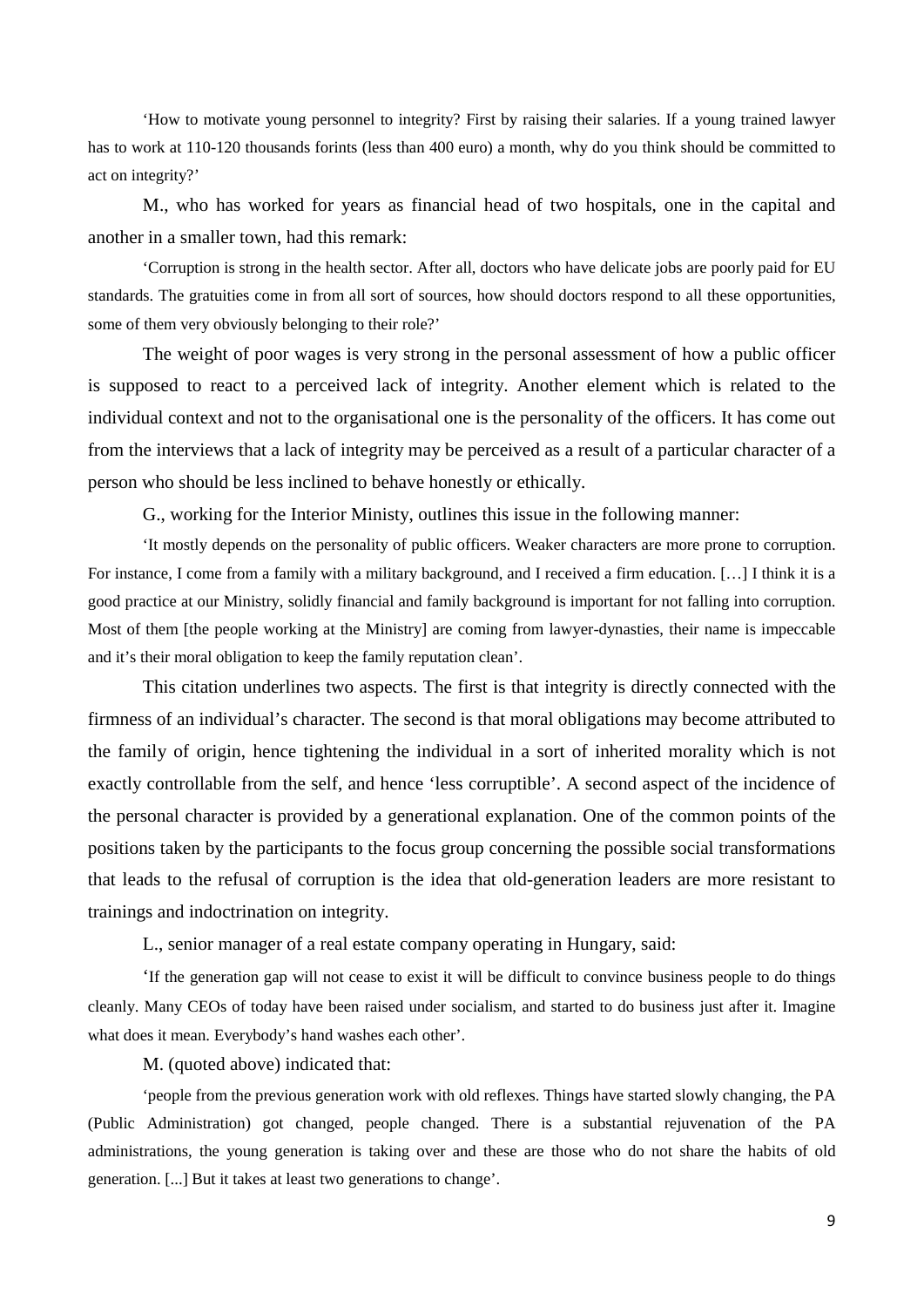In spite of this optimistic approach, some informants were less ready to admit that generational changes in the composition of the PA have increased integrity. One point which is not outspoken in the interviews, but is readable below the lines of the explanations to the persistency of corruption, is that the new generation does not occupy positions of power in the PA, or not yet. Even recognising the importance of the role of young personnel (all the interviewed integrity advisors were below 40 years of age), trained and indoctrinated on integrity, some informants concluded that a leadership which, for generational reasons, is not committed with integrity will never do good to the organisation, be that a public or a private entity.

The second order of explanations about the possible inner (i.e. within the organisation) causations of corruption concerns the organisational structure of the PAs. This topic is more complex and needs to be contextualised within a panorama of structural and organisational change that in Hungary has affected, and still is affecting, these organisations. Again as a choral voice among the interviewed, the idea that major and frequent government-level changes in the structure of the PA may bring potential challenges, among which is the risk of corruption, has been detected. None of the respondents wanted to comment on the reasons of these transformations, and some of them they clearly have seen as unwelcome or unnecessary, but they all agreed on the potential risks which transformations may be bringing about. For instance, in the case of the Land Office which manages estates and housed-properties, Z., who occupies a high managerial position, lamented about the recent downsising of the organisation. He warned that, because of the lack of personnel, a longer time for processing each request of purchase or building will be expected. 'As everyone knows' – he commented – 'long processing times of services bring in corruption. When we expect more than six months for each cases it may happen, as it was in the past, that intermediaries who offer quicker services in exchange for fees will mushroom'.

The speed of service delivery has been individuated by many respondents as one of the positive factors for achieving integrity. This has been saluted as a positive development by some of them who indicate that 'a managerial and efficient functioning of the organisation will improve the relationship with customers', as it seemingly has, according to three respondents, thanks to a number of innovations. The first concerns the introduction of online documentation, and of what some of the informants call e-administration. 'It is important to realise that when everything will be available online there will be little space to murky practices. The point is still, however, that a large part of Hungarian population is not knowledgeable on these new technologies' (T., mentioned above).

The second positive development concerns the changes in the office space and in particular in the administrator-customer relation. The planned avoidance of face-to-face interaction within a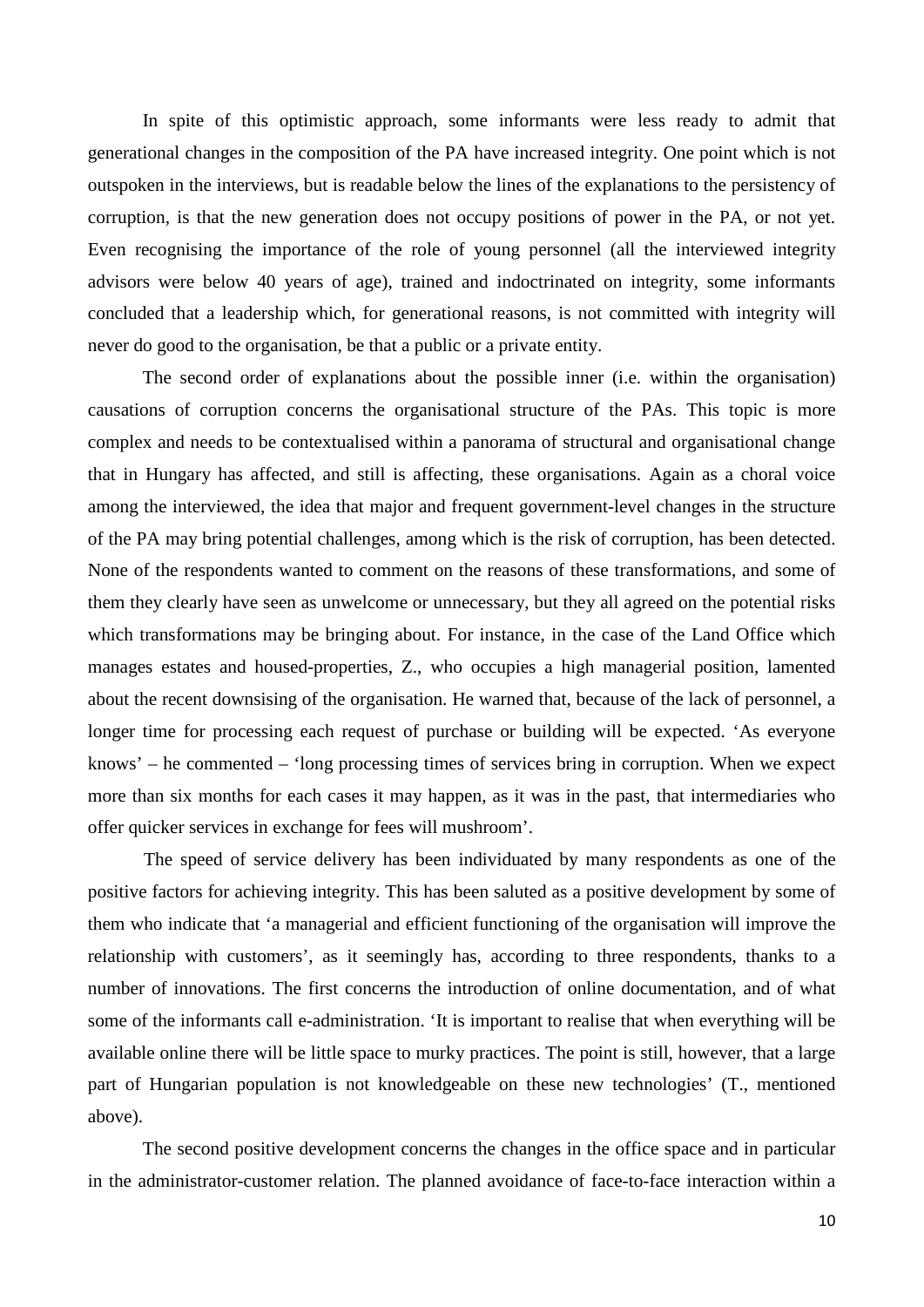close office space seems as one of the solutions for avoiding falling into 'old habits'. P., a successful leader of a Land Office who has resisted reorganisation following the new government electoral success in 2010, pointed out that avoiding having a customer in direct contact with one administrator is a key integrity strategy. Re-designing the office space has, as a matter of fact, been considered as one of the possible solutions to avoid the temptation of corruption. Also, J., labour safety officer, has indicated that it would be preferable to have two inspectors instead of one as 'two bribes are more expensive than one', unless this is not allowed by the number of personnel available. In general, the assumption that long processing times were one of the vexation points for the PA since the socialist period is a commonly shared one. Hence, fastness and transparency (here intended as avoidance of face-to-face interactions in close offices) are among the most quoted positive development concerning the interaction with customers.

#### **The moralities of public work**

The issue of an alleged lack of morality in those public officers who seek their own interest through bribes, gifts, favours and the like is another point of wide debate in the ethnographic approaches to corruption. As in the case of law, morality is not accepted as a homogenous underlining explanation of corruption by most anthropologists. Pardo's book (2004) is an exception: he insists on the importance of treating corruption through the analysis of different, often conflicting moralities that reflect the hierarchies and constellations of power through which corruption is deployed. Morality is, however, always used in plural by him and the other anthropologists who emphasise, theoretically or methodologically, the relevance of the ethical approach. This stems out of the idea that there is not a single morality on the confutation of which corruption is constructed, because moral stances are in continuous transformation and very much context-specific.

This perspective seems to contradict the classical approach of western political science and political philosophy which, drawing on Aristotelian traditions, has attempted to explain how and why certain societies are able to produce accountable, 'rational' and transparent forms of government whereas others cannot (see also Rothstein and Eek 2009). Morality is of course not the only answer, but it plays a major role in building what some have called social contract, others trust, cooperation, modernity and so forth, seen at the core of democratic government. Moral claims are, however, undeniably important for the study of corruption.

Anthropology's downplaying this aspect is not to be seen as intentional, but rather an expression of the methodological approaches of ethnographic studies. On the one hand, the simplistic relationships that some of the Northern American scholarship has through the years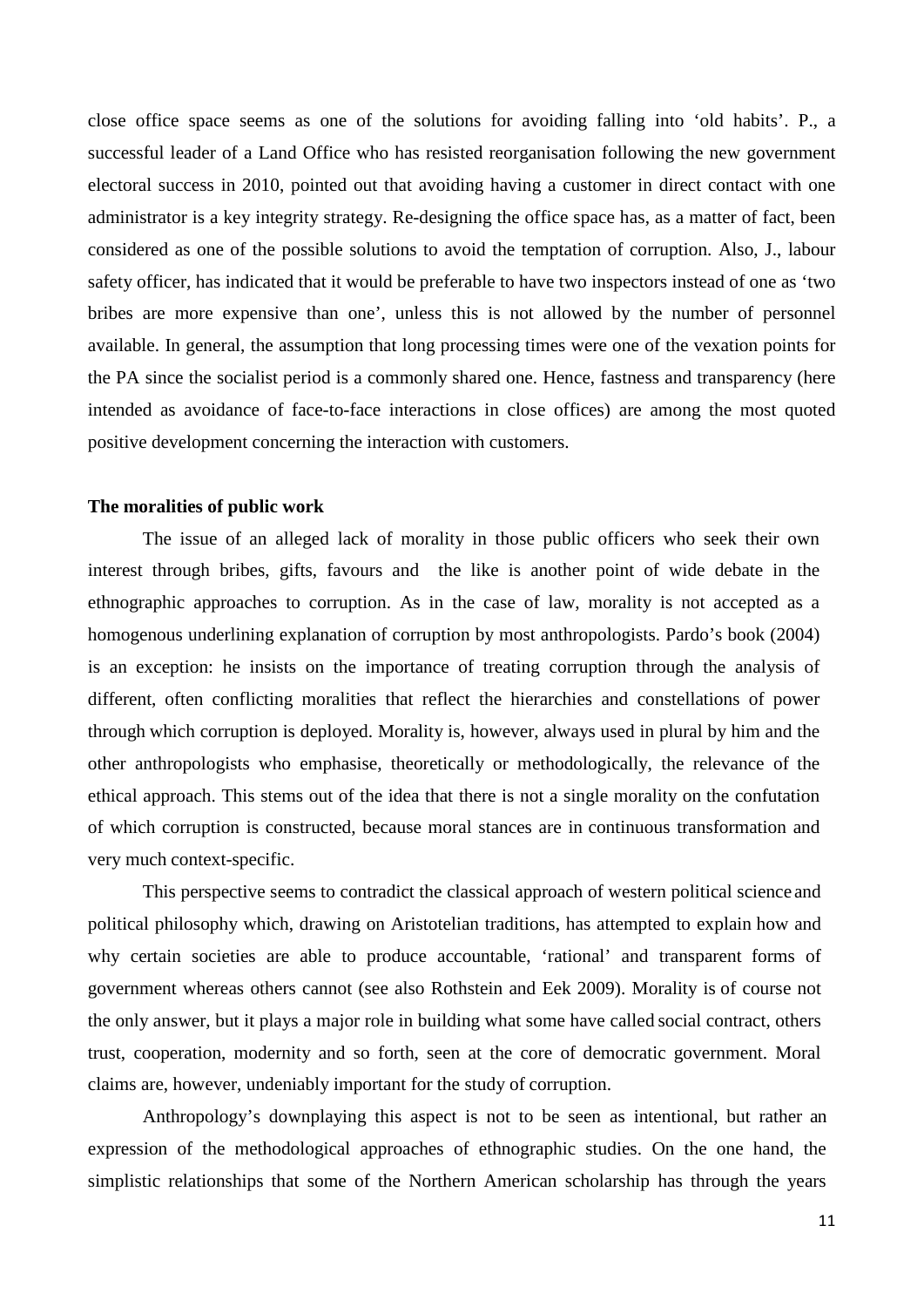drawn between morality and development, social trust, social capital and civil society (Banfield 1958; Fukuyama 1995; Putnam 1995, 2000) has been the theatre of long debates in anthropology, sociology and even political science (Silverman 1965; Miller 1974; Muraskin 1974; Tarrow 1996; Meloni 1997). If the ethos, in Banfieldian terms, becomes *the* answer to socio-economic problematic phenomena, among which are clientelism and corruption, then there would be little need of ethnographic and empirical works on these issues. It would be sufficient to establish some measurement scales for morals and values and to apply them in different regional contexts to detect variation patterns of corruption. However, one of the most problematic aspects of corruption is that it is a highly social-specific notion, and it is almost impossible to draw generalisations about its moral undertones. Although tempted to do so, there is not a single way a scholar could fruitfully apply the amoral familism paradigm to contexts as different as Latin America, Eastern Europe or Africa, and within them to different regions all affected similarly by this phenomenon. This is not to support the well-known anthropological claim for particularism, but it is to underline that methodologically the ethos approach does not work. The role of the state, the local tradition of social movements, the role of identity building ties, of informal networks and practices of exchange all have different meanings which, as Yang underlines for the Chinese case (2002), spring out of different cultural backgrounds at different strategic time points.

On the other hand, if morality plays a central part in ethnographic investigations of corruption, the problem is that it is a polysemic notion. Anthropological accounts of corruption have tended, sometimes even uncritically, to draw on the opposition between rational legalism and moral connectivism. Rational legalism is the framework in which bureaucratic, anti-corruption informed views of the social order should impose an efficient reality in which illegal practices, informality and shadow zones should be completely absent. Although none of the reviewed works explicitly makes use of this dichotomy for methodological purposes, it is present in many of these studies. This makes also a point about the distinction between grand and petty corruption, as below, but here it is necessary to understand the different social fields to which this distinction is applied.

Rivkin-Fish (2005), in a study of corruption in the Russian health care system, shows that one of the functions of corrupt practices in postsocialist Russia is, unlike under socialism, not to work side-effectively to fill the gaps of the central planned economy, but to provide venues for generating mutual trust. Market economy, in her ethnography, has brought about what people feared the most: a lack of or a diminished space for social interaction, and corruption is used to fill this gap. In the study of a rural village in Slovakia, Torsello (2003) noticed a high degree of ambivalence between people practices and discourses of trust, particularly in institutions. In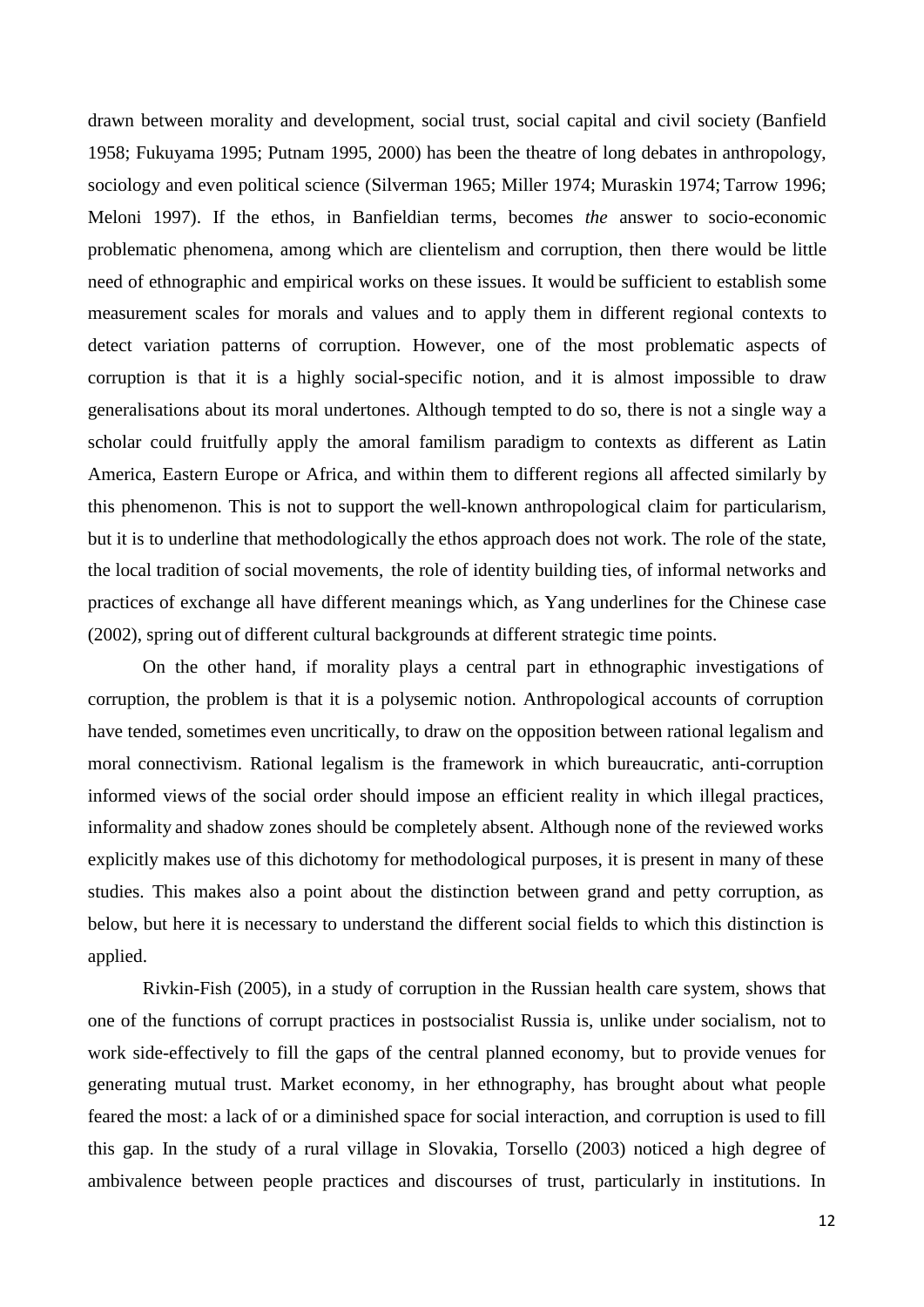several cases people who had vehemently reacted against the municipal administration and the agricultural cooperative denouncing absolute mistrust in them, actually turned to these institutions for services and goods. This ambivalence was part of a set of strategies that he termed the need to 'invest in social relationships', which is a slightly different claim than Putnam's recent distinction between bonding and bridging social capital. The morality of actions was at issue there, not the constriction of social arrangements: one could feel morally irreprehensible even if he said and did different things because the need not to lose contact with personal networks was generally to be hoped, desired and hence deemed as a value. Similarly, Rivkin-Fish describes how the gift and bribe system working in the health care sector in Russia (and common to all postsocialist Europe) has been strongly affected by the introduction of money in these transactions in recent years. Money can actually endanger the morality of corruption or, as it has been observed in several other mainly African contexts, radically change it.

Oliver de Sardan (1999), in one of the most theory-oriented anthropological contributions to corruption, makes use of the notion of 'moral economy' to refer to the African case. To him the key for understanding the widespread diffusion of corruption in the African continent is to look at its 'banalisation and generalisation' in everyday practices and discourses. He sees corruption as a realm of rumour and gossip, where the political and the social become intermingled and semantically determined for the single actors. Thanks to a number of culturally constructed practices (gift giving, brokerage, solidarity networks, predatory authority and redistributive accumulation), corruption becomes banalised as a commonly accepted and esteemed practice. In these contexts, according to him, actions which refuse openly and decisively compliance with such practices are amoral because they provide space for egoism and lack of care for the others.

A similar point is made by Hasty, in an insightful study of anti-corruption officers in Ghana (Hasty 2005). Hasty had the privilege of being a journalist in addition to being trained as anthropologist and this disclosed to him access to a number of documents and personalities which for 'common ethnographers' would have been easily out of reach. He describes the personal character and actions of an official working in an anti-corruption public office who strived to maintain an image of integrity in spite of the many forms of desire that shape corruption as inherently social practices. Self-discipline is used as a counter-morality (my term) to the indulgement in these desires: the official Hasty described refused to take food and drink gifts (except for soft drinks) that are extremely common in several African contexts, at the expense of being seen as a bashful, asocial person who lives a retired life, and thus morally suspicious in his social environment. This behaviour is in open contradiction with the morality of corruption, in western Africa called 'to chop', or 'eat', where conviviality and participation in large and lavish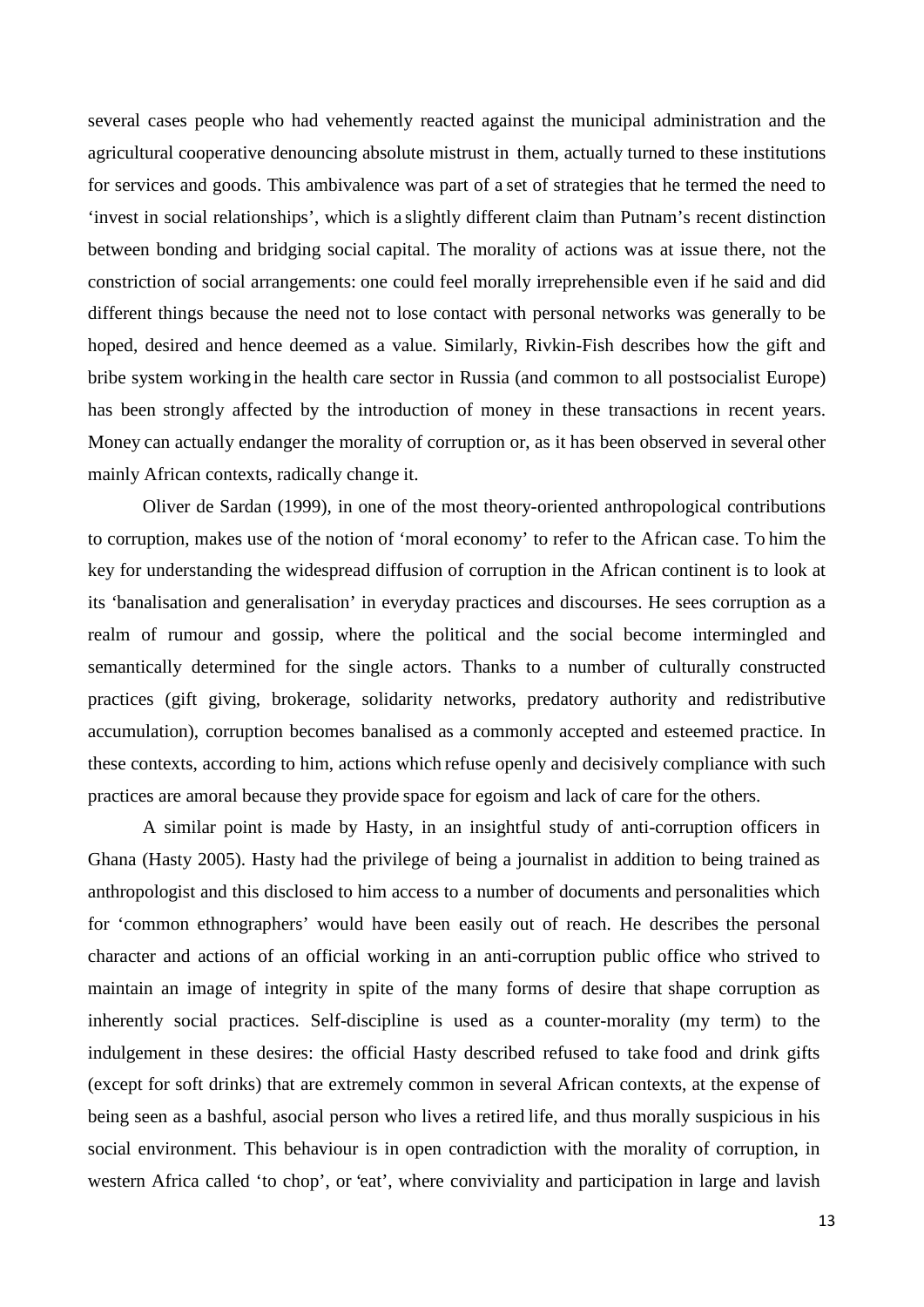banquets is seen as an almost natural consequence of the flow of material (money and wealth) and immaterial (power) desires.

From these approaches it emerges that corruption is often grounded in different, if not conflicting, moralities. Not only is the polarisation between public versus private good extremely problematic to most anthropologists (Torsello 2012). Also, the very idea that corruption should be deemed as amoral in an a priors perspective is to be rejected. The concurrence of a number of culturally determined, as well as historical (fruits of the profound institutional transformation of, for instance, postsocialist societies and postcolonial states) factors and variables, is to be taken into account when attempting to map these moralities and the ways they acquire public meaning.

The Hungarian case is exemplary of what I call 'bounded morality'. Bounded morality is a condition of a moral standpoint which is, in principle, incompatible with corruption and other legal transgressions. All respondents agreed on the point that, in order to improve its performance, to gain public 'face' and to increase citizens' trust, the PA in Hungary needs to act with integrity. In the eyes of E., who works at the Ministry of Justice, 'the more I study the complex mechanism of the Hungarian public administration, the more I realise that managing its organisational structure means lustrating its integrity'. There is a profound commitment towards showing integrity to the public 'to provide an example' or to 'gain back trust that was undermined in the past', or 'to provide the right price to a country made up by competent and highly promising people'.

Morality in the exercise of the public role, however, is imperfect. There is a point, which appears clear in some of the interviews, and even more in the focus group discussion, up to which the morality cannot ascend. It is like the awareness that above a certain (power) level there can be no control; there morality does not apply any longer. D. (who works in the health sector) indicated that '[in public procurement] from the top management level of public organisations clear instructions are given on who should be made the winner of these tenders'.

Another explanation addresses the strong hierarchical system that characterised Hungarian PA, hence mid to low level managers and administrators are 'defenceless'. The kind of resignation that administrators encounter due to this bounded morality is readable in their admittance that no one has ever been convicted because of this (corruption) crime in their working sphere. F. (Labour Safety Office) indicates that 'fines are not particularly high: starting with 30 thousand huf- up to 5- 10 milion (which is extremely rare). Usually the lowest fine is identified if anything at all. The practice is that the first occasion is overlooked, the employer is usually given a notice. Only the second time a fine is imposed'. M. (see above) declares not to have ever seen anyone convicted because of corruption. On the other hand, M. admits that in some occasions in past cases people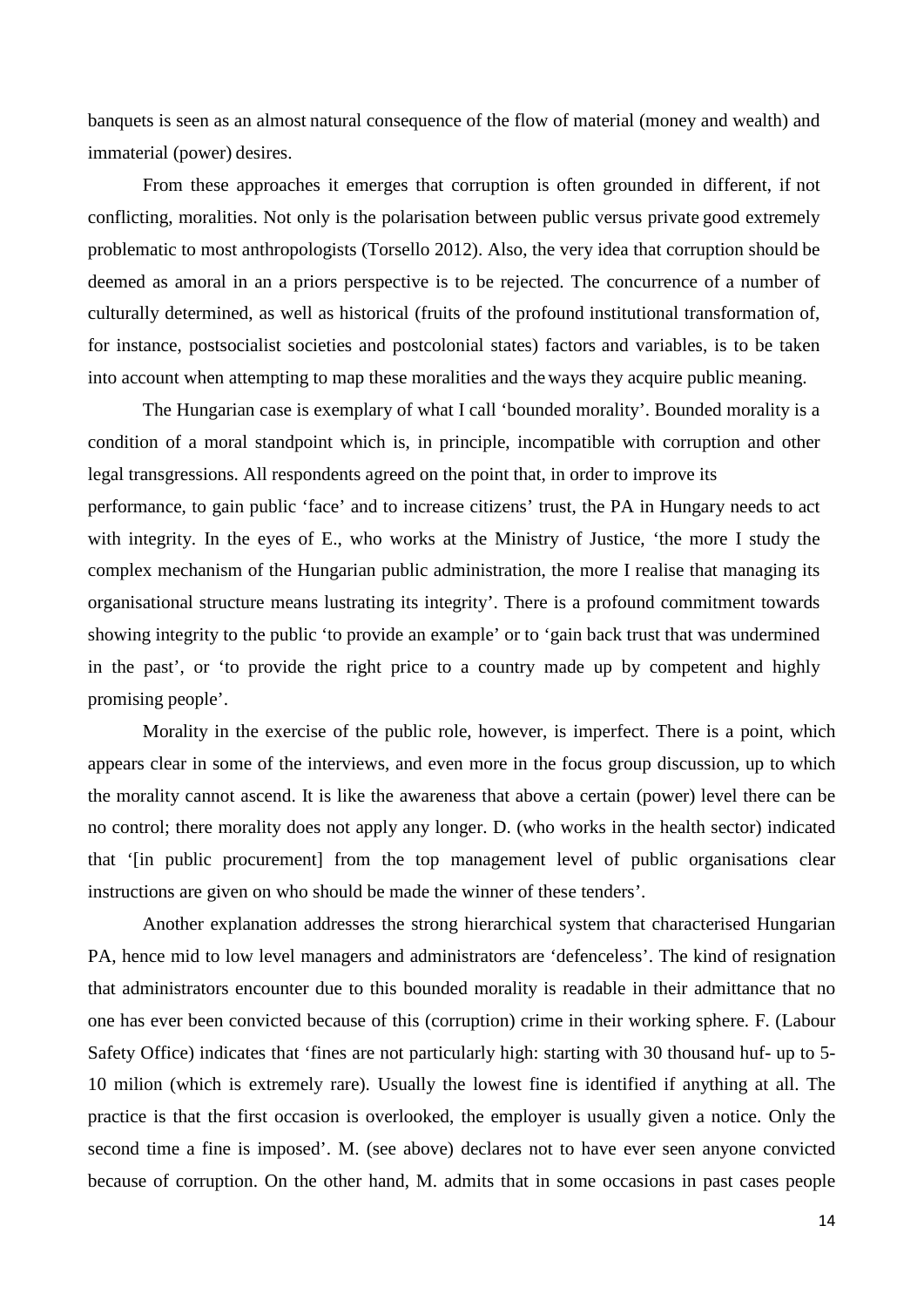who opposed the system were all relocated or some even lost their jobs. This is explained as a level to which moral standards and ethical codes do not apply, and this is a level on which no control can be achieved, if not from the top.

In the business-government relationship a ping-pong game is constantly played by the former denouncing the latter of lack of ethical standards, and vice versa. In the course of the focus group, the business executives all, diplomatically due to the presence of public administrators at the same table, came to the final point that, were not for the 'political factor', business would be cleaner and more thriving in the region (meaning Central Eastern Europe). It is worth underlining that the 'political factor' is rarely applied to local governments and other forms of the decentralised PA. To the business people in the room, politics was an untouchable arena which cannot be accessed without 'being ready to follow different rules'.

#### **Cultural explanations**

The bounded morality which undermines citizens' trust and provides a negative, substantially unchanging, picture of the PA in Hungary, in spite of the concrete positive developments, has its own cultural explanations. The particular questions which asked informants to pinpoint a number of cultural features of corruption in Hungarian public administration (and in politics at large) were some of the favoured ones. I expected this reaction as I thought about what De Sardan and Blundo call 'the banalisation of corruption (De Sardan and Blundo 2006 and also see the contribution on Italy in WP4 D. 4.2). However, resorting to a cultural explanation was in this case not used for finding some sort of abstract or exotic pretext: it was a genuine argument constructed on different scales.

First, the excessive hierarchy and rigidity of the PA organisational cultures was one of the factors that accounted or the slowness to change. T., working in the Ministry of Interior, indicated that 'a change of culture is difficult when the organisation is too rigid, and rigidity is part of the things that need to be changed'; in other words, this is an inherited factor from the past. The same applies to other aspects that are explained as 'reflexes of past practices'. One of them is the idea that leadership should set the example, and that grassroots initiatives are short-living. In this explanation one can probably find a touch of what some commentators have called the 'post-totalitarian culture' as one common characteristic of the structure of organisations (and I would put also business here) in postsocialist Europe which still have strong verticalism.

Second, another type of cultural explanation refers to petty corruption practices, such as those of gift giving. It is commonly recognised, by the respondents belonging to the PA, that gift practices are part of Hungarian culture, in particular with reference to reciprocating favours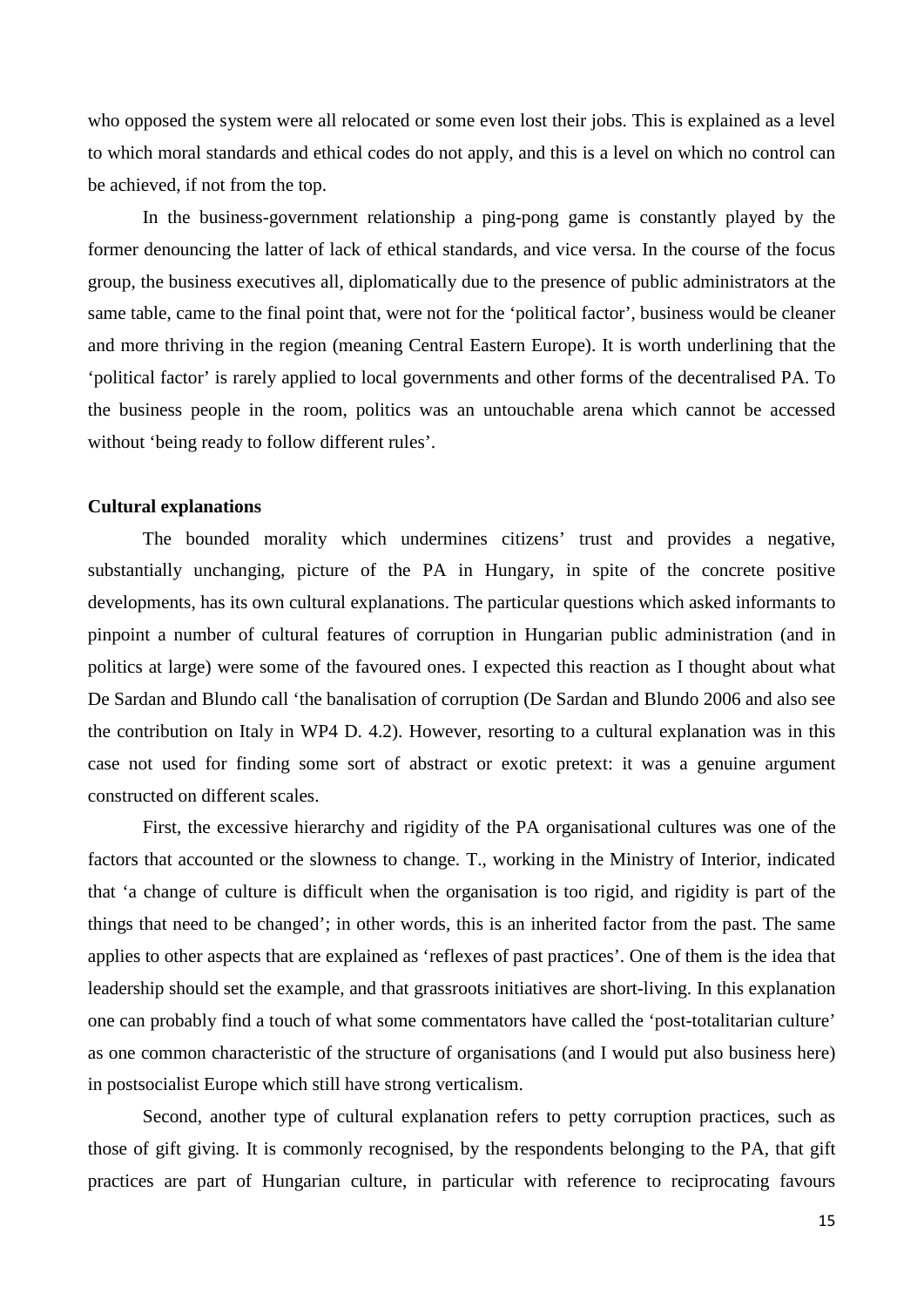received. This practice seems to be still widespread, according to examples given by the interviews. One tone in which the issue was presented was of annoyance. P. (Land Office) indicated that 'it is a cultural habit which is difficult today, for example in the case of Christmas gifts. It is clear that we cannot accept them, still for the customers they express a degree of assurance, that they can continue to be taken care of properly by our office'.

In other cases there has been reference to ethic guidelines within the organisation that allow only small gifts, such as those with a value of up to 5.000 forints (17 euro), whereas for higher values the officer should ask permission by a superior. The proposed solution, in the case of accepting gifts, has been indicated that they 'ought to be shared by the office', since this practice seems hard to die. Particularly problematic is this issue in the health sector. Not only are bribes and gratuity payments a widespread practice in the patient-doctor interaction, but the morality of gift providing is very strong and still unchallengeable. For instance, I have recorded several stories of women who before or after giving birth were puzzled by the safe ways to provide their gynecologists and nurses with 'tokens of gratitude'. The issue was not simple: they approached state doctors who diverted them to their private consultation hours. In this case, even though the treatment and care during the delivery was expectedly provided by a doctor enrolled in a public hospital, the care during pregnancy was done privately, and subject to fees. What is more, in order to secure the presence of the doctor during the delivery, women were 'morally' forced to provide a further sign of gratitude to their doctors, since it might have easily happened that the doctor was not on duty on that day. This is a particularly sensitive issue, since cases in which the patients did not understand the system (for instance because they were foreigners) ended up with a worse quality of care and a sort of indifference, sometimes culminating with the absence of the doctor at the crucial moment.

Gift exchange is seen by the respondents as a product of Hungarian culture, whose origin dates back to different time époques. It is worth noticing that a number of historical explanations have been given to the resistance of cultural practices underlying corruption, such as gifts, favours or informal relations. One respondent went as far back as to the Turkish domination (XVI century), stating that at the time Hungary was divided among three ruling parties (Hungary, the Ottoman domination and the Habsburg king) and the only way out was to jiggle among them, satisfying at turns the requests of one or another through 'informal channels' (Z., see above).

Another informant, N. from the Ministry of Justice, indicated the double rule under the Habsburg Kingdom as the origin of cultural practices that today support corruption. In his view, having an administrative centre in Budapest which depended on the decisions taken in Vienna corrupted the public morale of local administrators. This 'culture of corruption' (his words) was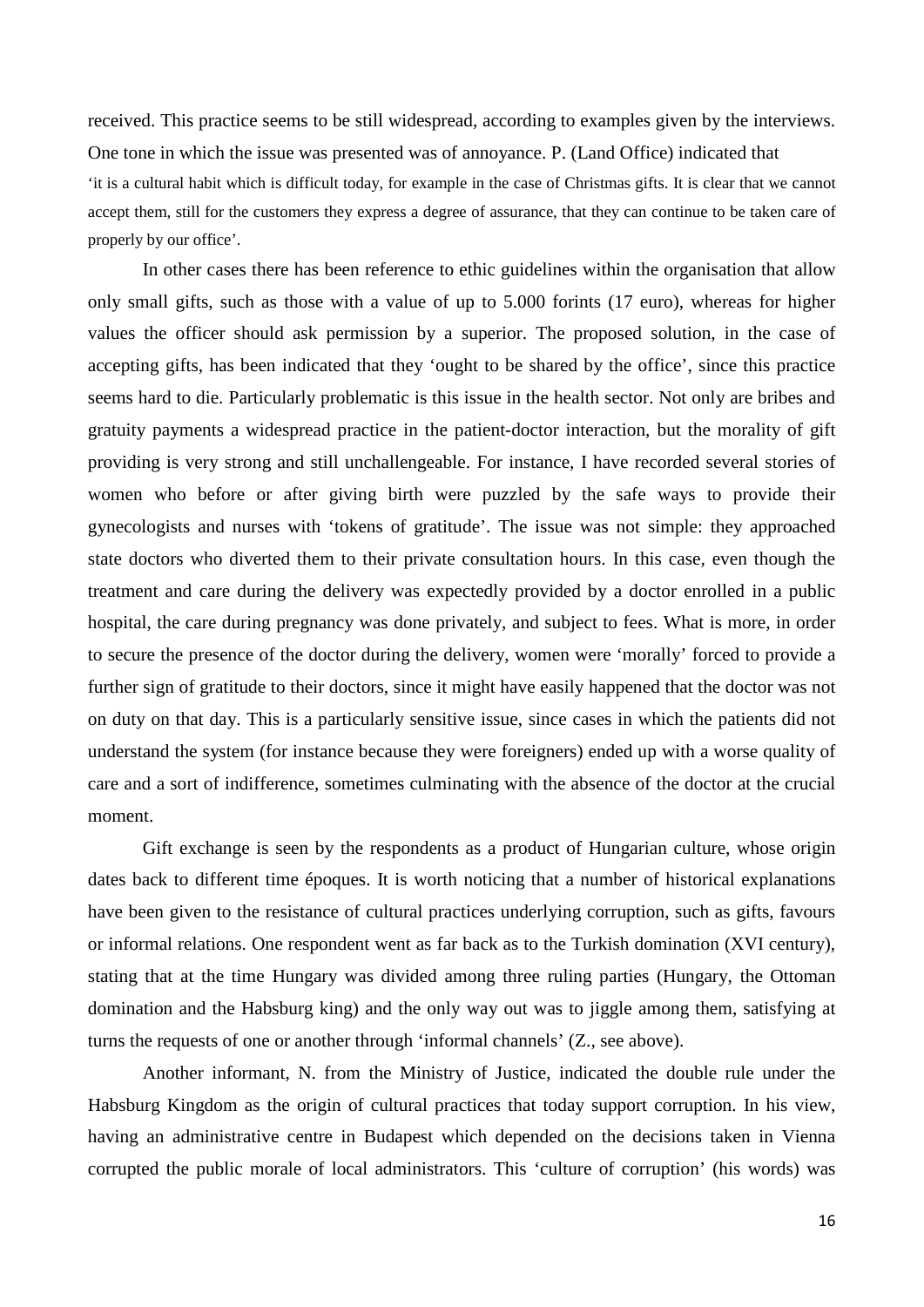consolidated further during the socialist period, as the role of Vienna was taken by Moscow. Hence, these explanations point out that exogenous factors, according to the informants, have accounted for the crystallisation of practices and beliefs that may give rise to corrupt behaviour. The indication that culture is responsible for these practices is utterly expressed and shows awareness, on the side of the public officers, that these may be difficult issues to be tackled since culture is resistant to institutional and organisational changes. On the other hand, such as in the case of the health sector, one finds, along with the suggestions of ethnographic data on other countries and according to the 'historical explanations' provided above, that cultural interpretations of corruption may easily fall into the trap of becoming wrapping paper to conceal the thorough nature of the phenomenon and the reasons for its resistance to change. A final insight into this problem can derive from the analysis of the role of the media in disclosing corruption scandals.

### **Public discourses on corruption: The role of the media**

The final topic of this paper concerns the role of the media in dealing with corruption scandals and the perceived importance that PA officers attribute to this. Over the last six years national media in Hungary have been very active in denouncing corruption cases. In a study conducted on two of the major newspapers (Népszabadság and Magyar Nemzet) in 2012, we have found that the number of articles dealing with corruption (at both business and politics levels) outnumbered those of two major Italian newspapers (La Repubblica and Il Giornale) by 20%. This is not, as can be guessed, because in that year cases were few in Italy (a country with six times the population of Hungary), but simply because there seemed to be more treatment. How is this interpreted by those working in the PA?

The interviews highlighted two points relative to the role of the media in constructing public discourses on corruption. The first concerns the images that the media render to the population of the country's political and bureaucratic machinery. The second has to do with the educational role of information and knowledge sharing about corruption with the citizenry.

As for the first point, although a common view was that media has the duty to expose corruption scandals, even though many of them are only at the level of allegations, since this is a sign of democratic rule. Here, the emphasis on freedom of speech is particularly strong, also due to the former experiences of this country with a totalitarian regime. On the other hand, some respondents pinpointed the counterproductive role of the media in exposing this phenomenon. 'Media spread the dirt everyday, how can one expect citizens to be trustworthy of the administrative organisations of our country?' (Z.) was one answer. Another described the situation in a more complex manner: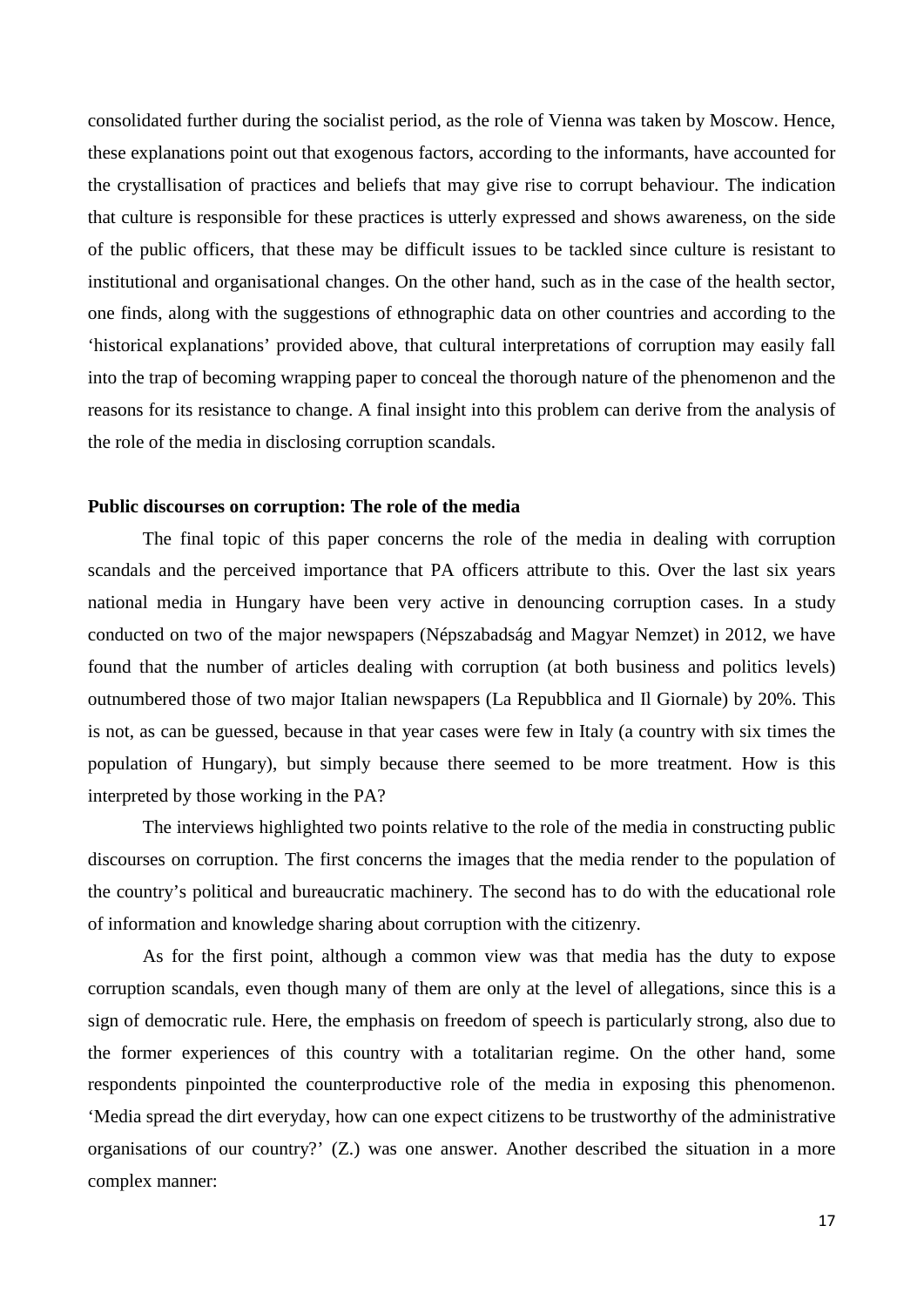'Commercial media is driven by financial interests, it goes after loud stories, therefore the image they try to project is necessarily distorted. Public media is also not reflecting the "truth", they are distorted by the political interests of certain party or parties, they act as a voice of the ruling party. This is also a form of corruption. [...] But I understand the role of the journalists, they have to be able to write to get paid' (M.).

'Media play a negative role in this story too, they rived out certain parts from the original context and presented them as pathetic, empty words. This approach is typical of the media and some civil organisations nowadays. Therefore what is needed in this situation is some trust in the society, between PA and civil society, media, no one wants to give a little bit of credit to the other party in this respect' (J.).

'Although the controlling role of media is undoubted, they often operate on the basis of fear, threatening. I don't like their negativity. It should be more positive, constructing, showing good things of the world, educating and transforming people' (N.).

The corollary to the strong role of the media in Hungary to build public discourses on corruption appears to be that their excessive negativity, conspicuous number of cases presented, complete absence of good stories or best practices and known alignment with the dominant political coalitions all contribute to undermine social trust in the PA. In order to shed further light onto this argument, the second point needs to be tackled, i.e. whether the public discourses introduced by the media can have a role in educating to corruption.

From the interviews it has unequivocally emerged that a better general education to integrity is one of the key ingredients for fighting corruption. Educating the citizens is a task which has different aspects and different challenges. One surely concerns the type of education. Almost all the interviewed have undertaken some form of training on integrity in the PA during their carrier stages. These trainings are becoming more frequent according to the new legal provisions and the ethical guidelines introduced above, calling for the need of having specialised trainers and instructors, who seem to be still too few in the country. Education to corruption may help, but on the conditions how this should be performed the opinions were in disagreement. Some pointed out that this is one of the roles of public media, which should be able to make the population aware of these cases, but also to show them different, more virtuous ways to deal with this phenomenon. Other respondents were skeptical about the role of media in educating the population, and eventually indicated that trainings and more detailed knowledge about corruption will not be of help for adult or working people, since they are not 'receptive' to these issues. More extreme is the position of Z., who warned against the possible mistaken application of increased knowledge of the issue:

'Education of citizens is required, but not with direct methods, as it may only make things worse: more attention will be given to corruption, more people will get an idea to become corrupt'.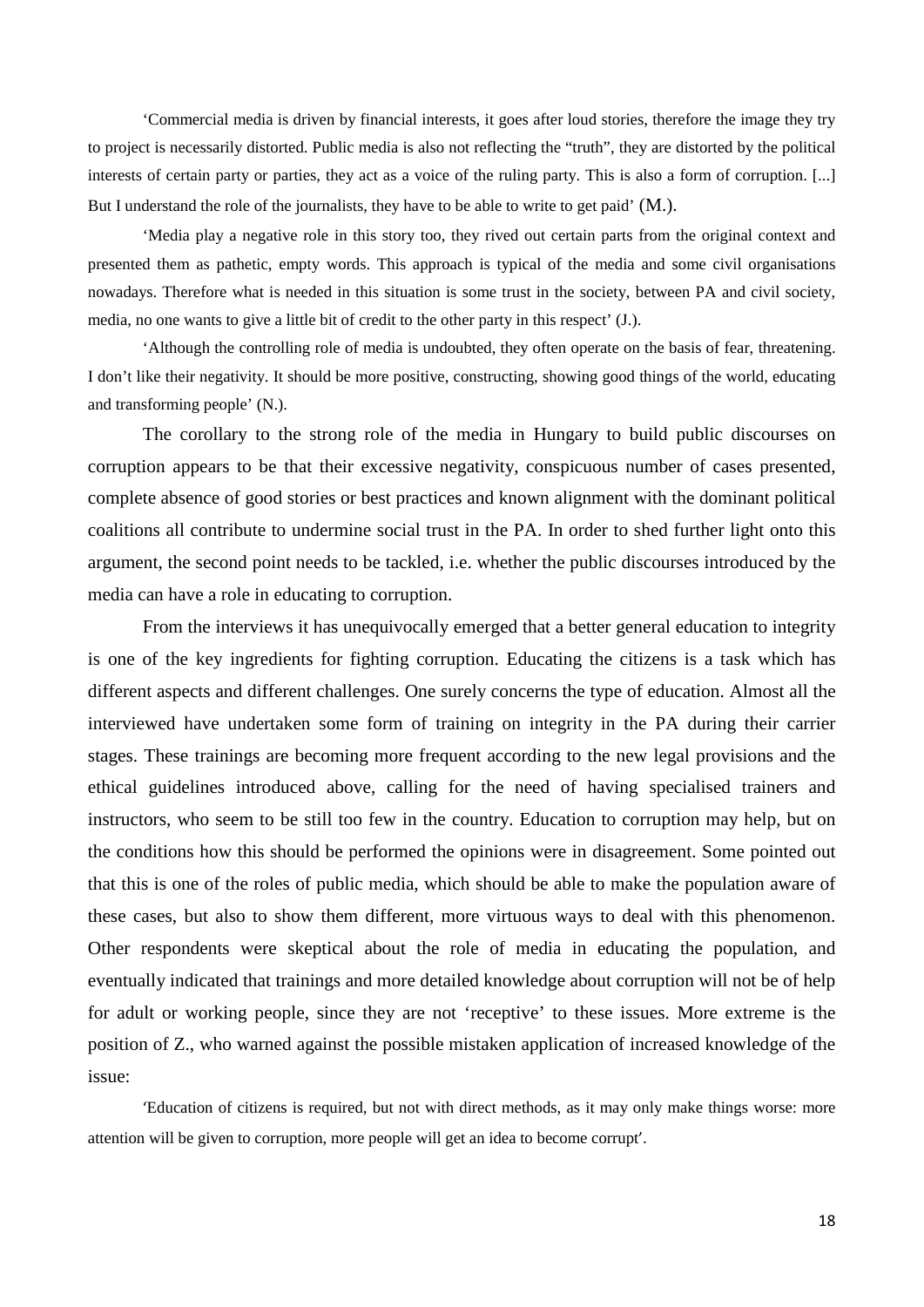In his view, 'news reporting is too often driven by sensationalism', which is counterproductive in the case of educating to integrity. On the other hand, integrity should be presented in more popular forms by the mass media, such as in soap operas or other forms of public entertainment. This idea is shared by two other respondents who pointed out that, in order to have a positive pedagogical output, public discourses on corruption and integrity should be mainly directed to the young population, from the school level, involving as much as possible in an interactive manner, and getting out of the negative spiral of mistrust in which the media has tended to trap the reader.

#### **Conclusions and recommendations**

Analysis of the data collected through ethnographic research in Hungary has produced a number of outcomes which will be delineated schematically below. Here I would like to stress that in general all interviewed were very concerned about the importance of increasing integrity in their daily tasks. This importance is by them attributed not only to their responsibilities as administrators or business executives, but clearly to their commitment with the societal good in general. The strong message which I find relevant from these interviews is that corruption is perceived to be a negative practice which undermines the prosperity of a nation, not only in economic (this issue was never mentioned) terms, but mostly for what concerns good governance practices and the public morality of the country itself. Positive trends have been individuated in the course of this research: better legislative measures, resorting to e-governance, improving working conditions and office space, decreasing cases of face-to-face interaction between officers and customers, having more nuanced ethical codes of conduct, making positive morality a personal commitment. Other less positive trends that may bring issues of risks to integrity of the public work include: excessive and frequent re-structuring of public organisations, lack of personnel, poor wages, a still weak commitment to integrity from the leadership, the negative role of media to spread news about corruption and insufficient education at the school level.

#### *Functional and organisational causations*

In this field, corruption has been seen in relation with a number of factors that affect the performance of PA in the country. These factors are of two types: personal and individual, functional and structural. Concerning individual factors, the personality of the administrator, his/her family background, solidity of economic position, educational and training level and in general a predisposition to positive working morals have all been indicated as influencing the ethics of his/her work.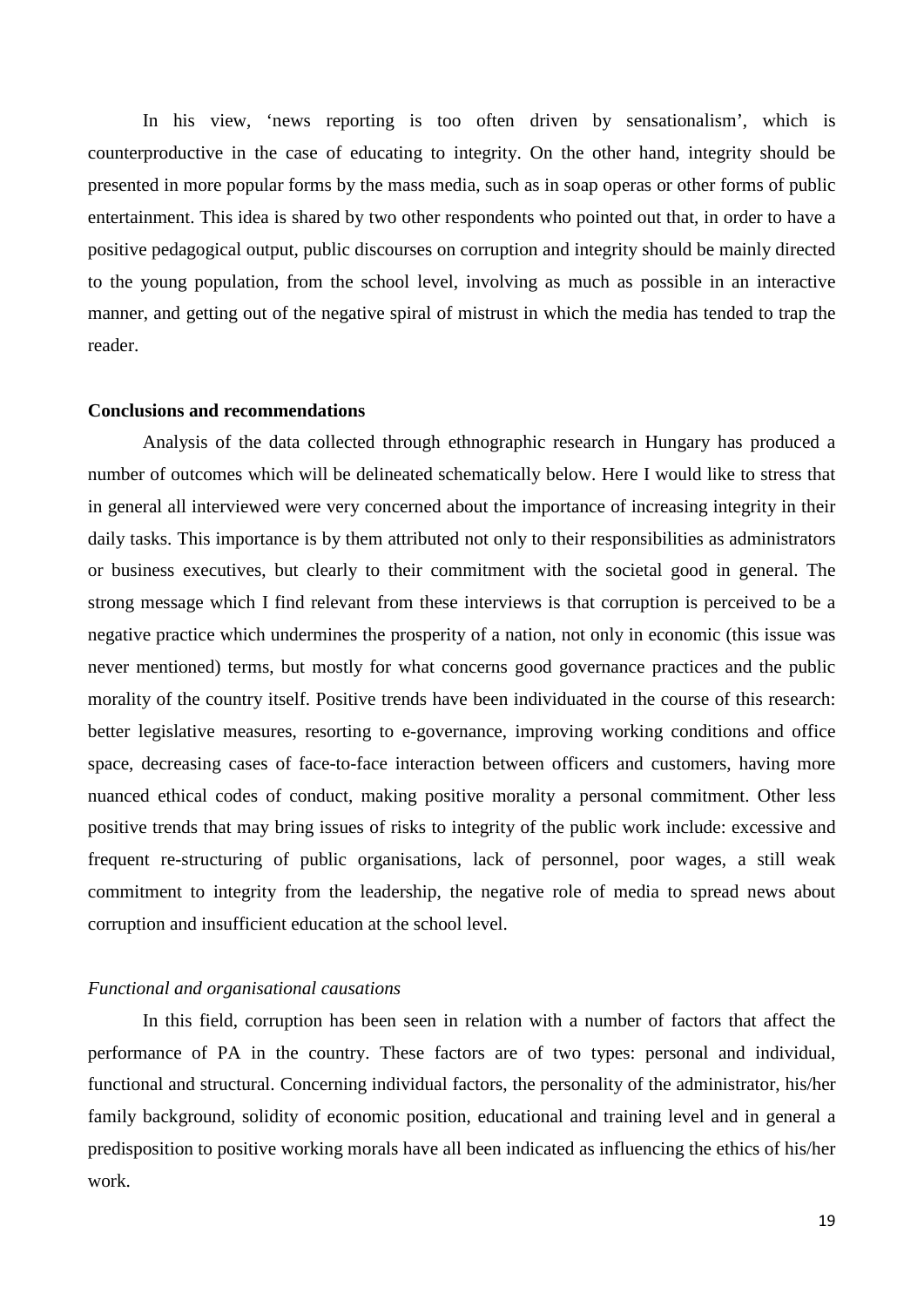Functional and structural causations are those that pertain to the working of the organisation and its culture. The indicated factors are: the level of wages, time to process services, availability of dedicated personnel, open office spaces that avoid face-to-face interactions with customers, wellwritten codes of conduct and clear integrity policies, commitment from leadership.

#### *Morality*

The relevance of the moral attitude to the public work is an important issue that needs more careful exploration. Although all respondents were clear about the crucial implications that a sound positive morality towards integrity and transparency may have for the PA as a whole, there emerged a complex picture. The concept of 'bounded morality' can be the explanation which accounts for the gap felt by some of the respondents between the urge to a more rigid attention to the ethical conducts of public officers, and awareness that, above a certain level of the organisation it is difficult to intervene. The imperfection of this bounded morality is not only ascribed to the perceived misaligned commitment of different levels of the PA machinery, but it is seen in relationship with a rigidity and excessive hierarchical type of bureaucracy which seems to be still dominant. This explanation has fallen into a cultural type of causation.

#### *Cultural causations*

Among the cultural causations the strong weight of hierarchical structures within the organisations has been explained in terms of inner response to external forces, such as the requirement to improve integrity and anti-corruption measures from the EU. This is a sort of endogenous response to institutional transformation that is, inevitably, informed by culture (both the organisational and the national).

Other cultural explanations dealt with the practice of gift giving, reciprocity, the exchange of favours and informality practices. These, well documented in the anthropological literature, are perceived as resistant forms of social interaction and exchange (see my contribution on corruption as social exchange in WP1) and as such are not overtly condemned. In general, there is a positive expectation that a generational change will affect positively the cultural perception of integrity. On the other hand, culture can become an explanation to corruption when it assumes a historical significance, and it is used to explain why the country has developed some particular reactions ('reflexes', as they are termed) to conditions of lack of integrity.

#### *Public discourses and the role of media*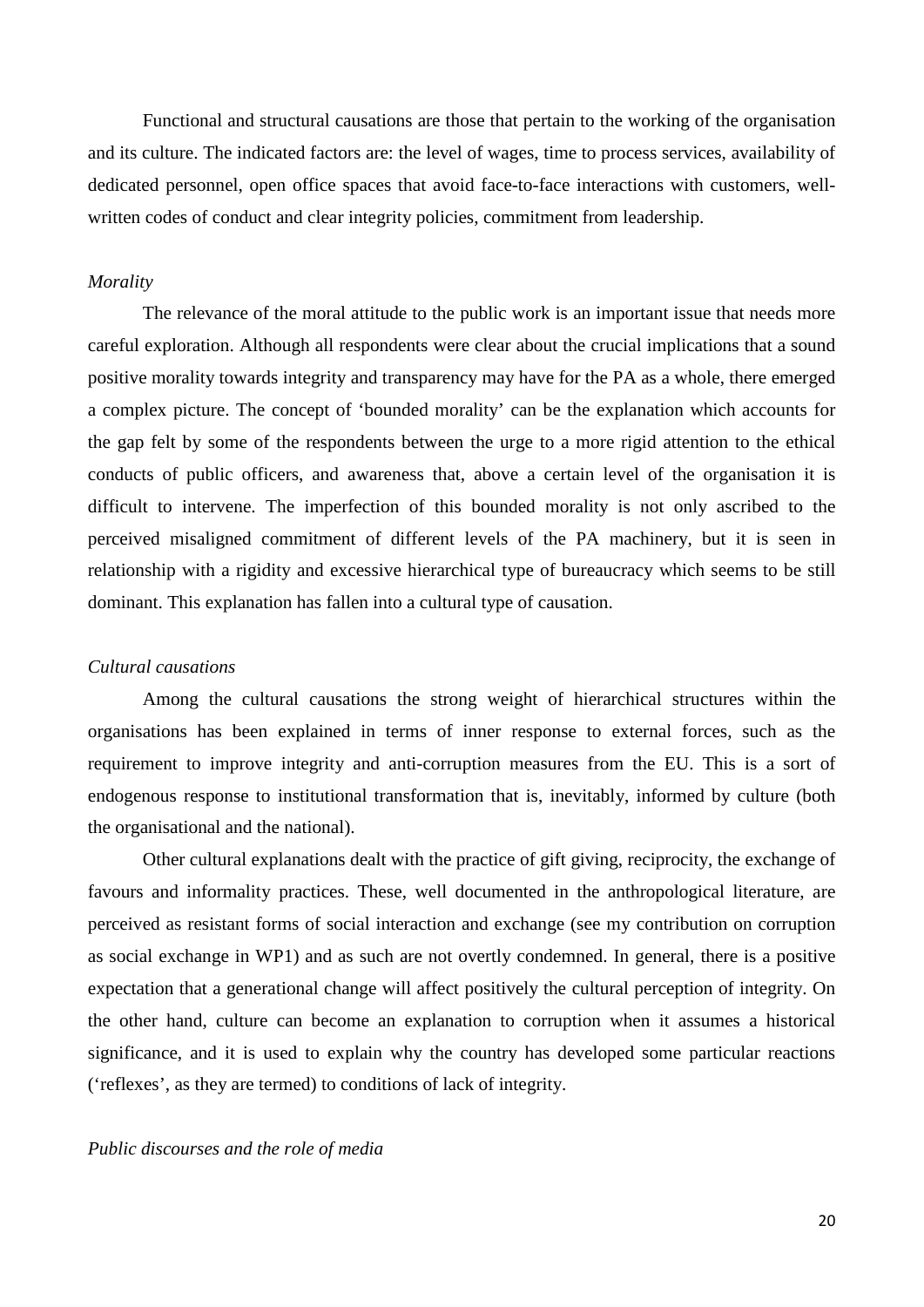Concerning the public discourses of corruption in Hungary, respondents have individuated two main fields: the impact of the media product on generalised trust towards the PA, and the educational role of these discourses. In the first case, most of the respondents view in negative terms the role of the media in exposing corruption. Corruption scandals are widely exposed by national and local media, and in spite of the recognition that this is an index of democracy, many answers pointed out the relative politicisation of media and the excessive 'sensationalisation'.

On a second field, media are perceived to be offering not much to the general education on integrity in the country. The preferred solutions seem to provide more accurate debates at the school level, or other forms of public cultural entertainment that problematise corruption at a large societal level.

To conclude, the ethnographic study of corruption practices and ideas in Hungary has produced a number of results, some of which are in line with those of the emerging literature in the field of anthropology, some original. These results have the strength of originating from the direct interaction between the ethnographer and the interviewed, in this case the public administrator. Since this interaction does not take place in all the common research methods of the other social science disciplines, this constitutes an added value to the study of such a complex phenomenon. The ethnographic data needs to be, therefore, read and interpreted within the socio-cultural environment to which they pertain, and it is for this reason that they tend to be detailed and nuanced. These details can eventually be contextualised in a larger picture through the result of Deliverable D4.1 of this Working Package, in which survey results have been collected, as well as through comparison of the nine country cases which have been the objects of research in this WP.

#### **References**

Banfield, E. 1958. *The Moral Basis of a Backward Society*. New York: Free Press.

De Sardan, O. 1999. "A moral economy of corruption in Africa?". *The Journal of Modern African Studies* 37(1): 25-52.

De Sardan, O. and Blundo, G. 2006. *Everyday Corruption and the State. Citizens and Public Officials in Africa*. Glosderry, South Africa: Zed Books.

Fukuyama, Francis 1995. *Trust. The Social Virtues and the Creation of Prosperity*. New York: Free Press.

Meloni, B. (ed.) 1997. *Famiglia meridionale senza familismo. Strategie economiche, reti di relazione e parentela*. Catanzaro: Meridiana.

Miller, R.A. 1974. " Are familists amoral? A test of Banfield's amoral familism hypothesis in